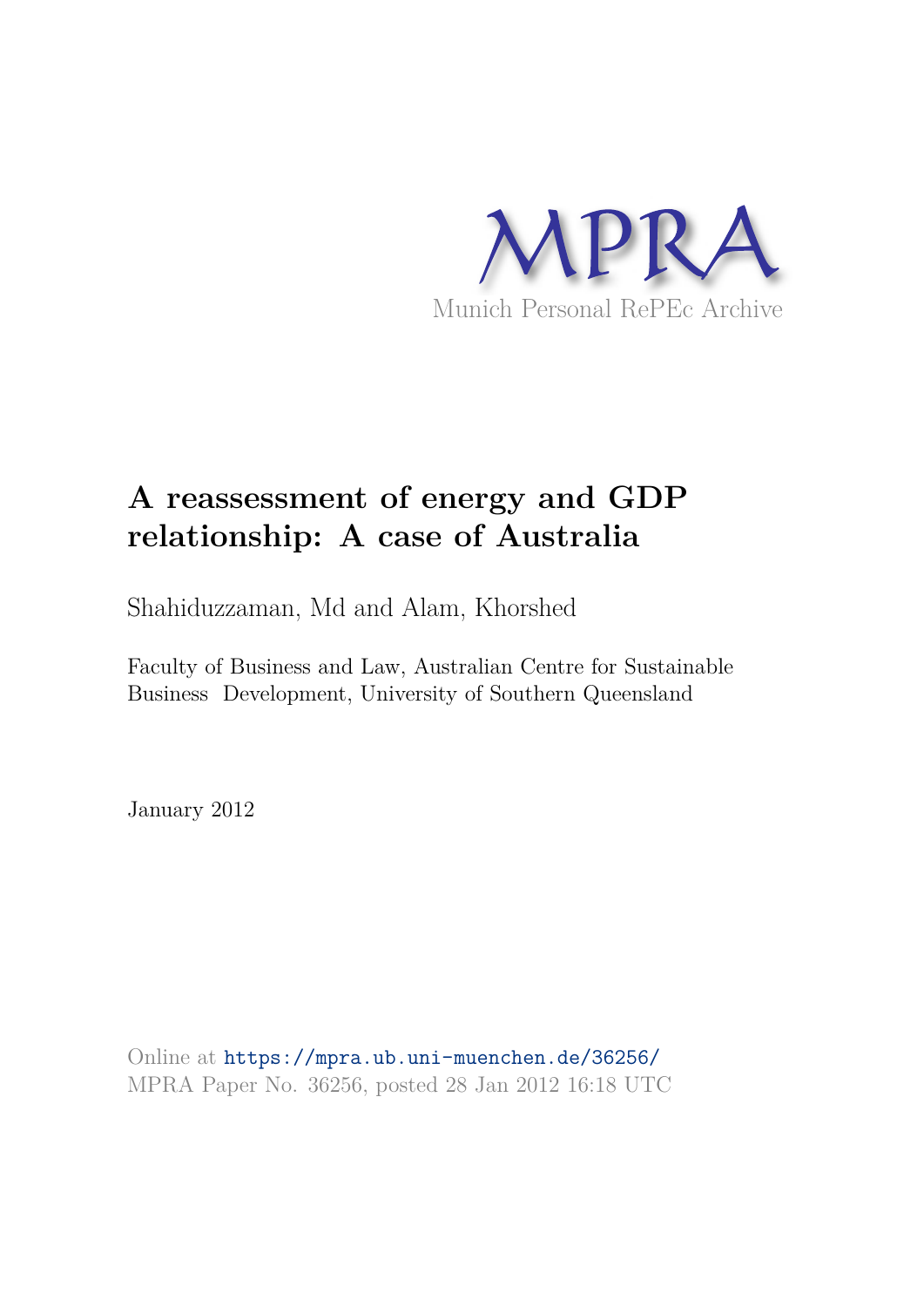# **A reassessment of energy and GDP relationship: A case of Australia**

**Md Shahiduzzaman\***

Faculty of Business and Law and Australian Centre for Sustainable Business & Development University of Southern Queensland, Australia Email: MD.Shahiduzzaman@usq.edu.au

**Khorshed Alam**  Faculty of Business and Law and Australian Centre for Sustainable Business & Development University of Southern Queensland, Australia Email: khorshed.alam@usq.edu.au

*This paper investigates the long-run and short-run relationships between energy consumption and economic growth in Australia using the bound testing and the ARDL approach. For the first time in the literature we employ both production and demand side models and a unified model comprising both production and demand side variables for a single set of data. The relationships are investigated at aggregate as well as several disaggregated energy categories, such as coal, oil, gas and electricity. The possibilities of one or more structural break(s) in the data series are examined by applying the recent advances in techniques*. *We find that the results of the cointegration tests could be affected by the structural break(s) in the data. It is, therefore, crucial to incorporate the information on structural break(s) in the subsequent modelling and inferences. Moreover, neither the production side nor the demand side framework alone can provide sufficient information to draw an ultimate conclusion on the cointegration and causal direction between energy and output. When alternative frameworks and structural break(s) in time-series are explored properly, strong evidence of a bidirectional relationship between energy and output can be observed. The finding is true both at aggregate and disaggregate levels of energy consumption.* 

#### *JEL classification*: O13, Q43

*Key words***:** Energy consumption; Economic growth; Cointegration; Causality

\*Corresponding author. Tel.: 61 0458823191; fax: 61 7 46315597

Email addresses: MD.Shahiduzzaman@usq.edu.au (M. Shahiduzzaman), Khorshed.Alam@usq.edu.au (K. Alam)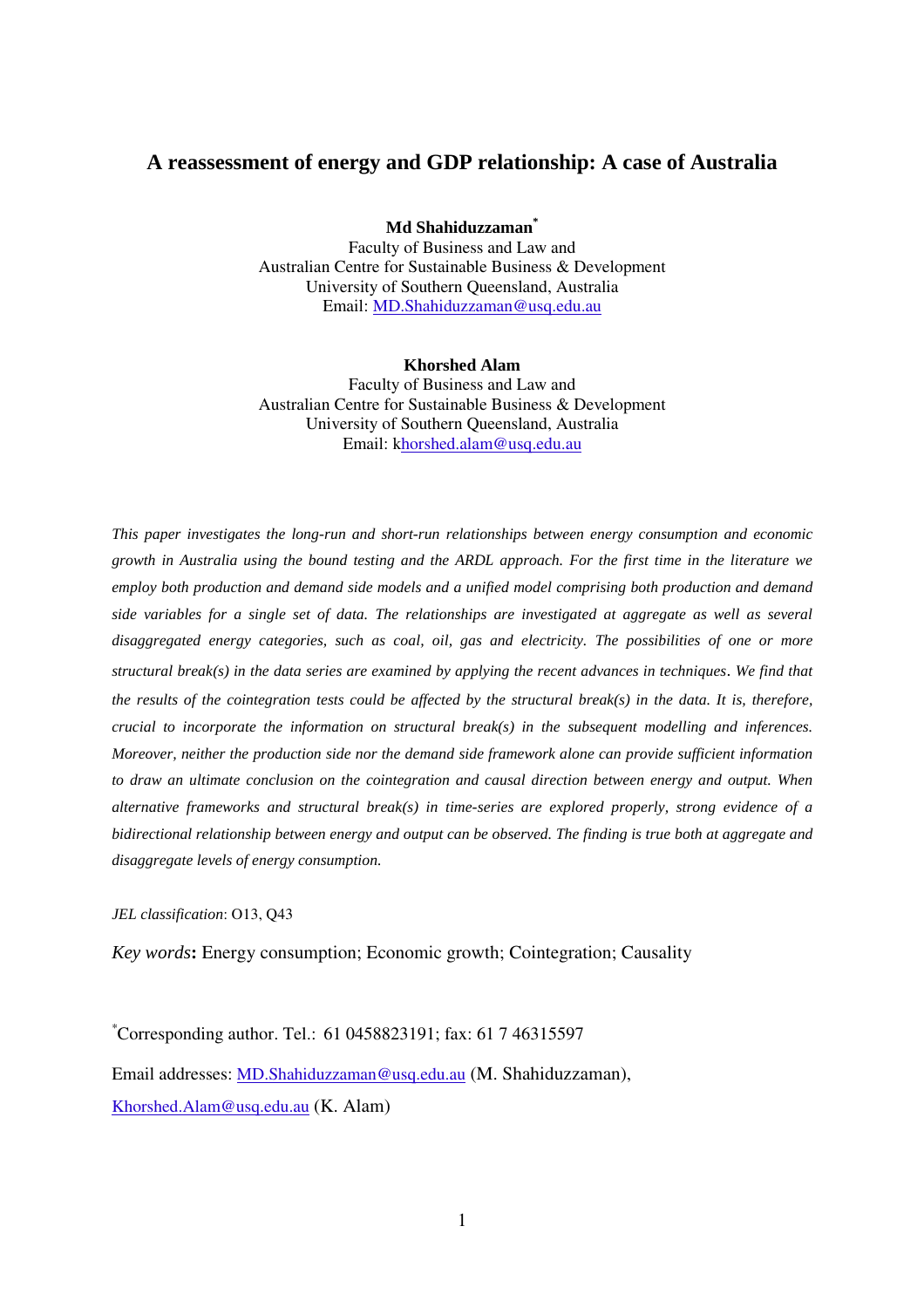## **1. Introduction**

The relationship between energy consumption and economic growth has been studied extensively in the empirical literature (see, Ozturk 2010; Payne 2010a, for a review). The aim of these studies has been to examine whether a relationship exists between energy consumption and output/income, and if yes, what is the direction of causality between them. The policy implications from the results of these studies are set forth as if energy consumption Granger causes output, direct measures on energy conservation would negatively affect economic growth (Karanfil 2009).<sup>1</sup> Early studies examined the hypothesis by using a bivariate model of energy and output and found no evidence of Granger causality running from energy consumption to output (Akarca & Long 1980; Kraft & Kraft 1978). Indeed, these studies found evidence of Granger causality in the opposite direction, i.e., output to energy use, coming to the conclusion that energy conservation may not be detrimental to economic growth. Subsequent studies adopted either a bivariate model or a multivariate production function model constituting output, energy, capital and labour, or an energy demand model constituting energy, output and a measure of energy prices. The superiority of a multivariate approach is that it reduces the potential omitted variable problem and therefore, explores the additional channels through which energy and output are interlinked. Yet, results of the various studies are conflicting (Payne 2010b). It is argued that the differences in results for a single country and across countries could be attributed to the selection of the analytical tool, the econometric method, method of aggregation of energy types, sample size, resource endowment and so forth (Karanfil 2009; Payne 2010b; Stern 2011).

 $\overline{a}$ 

 $1$  Empirical studies present four testable hypotheses based on the direction of causality (see Payne, (2010a) for details).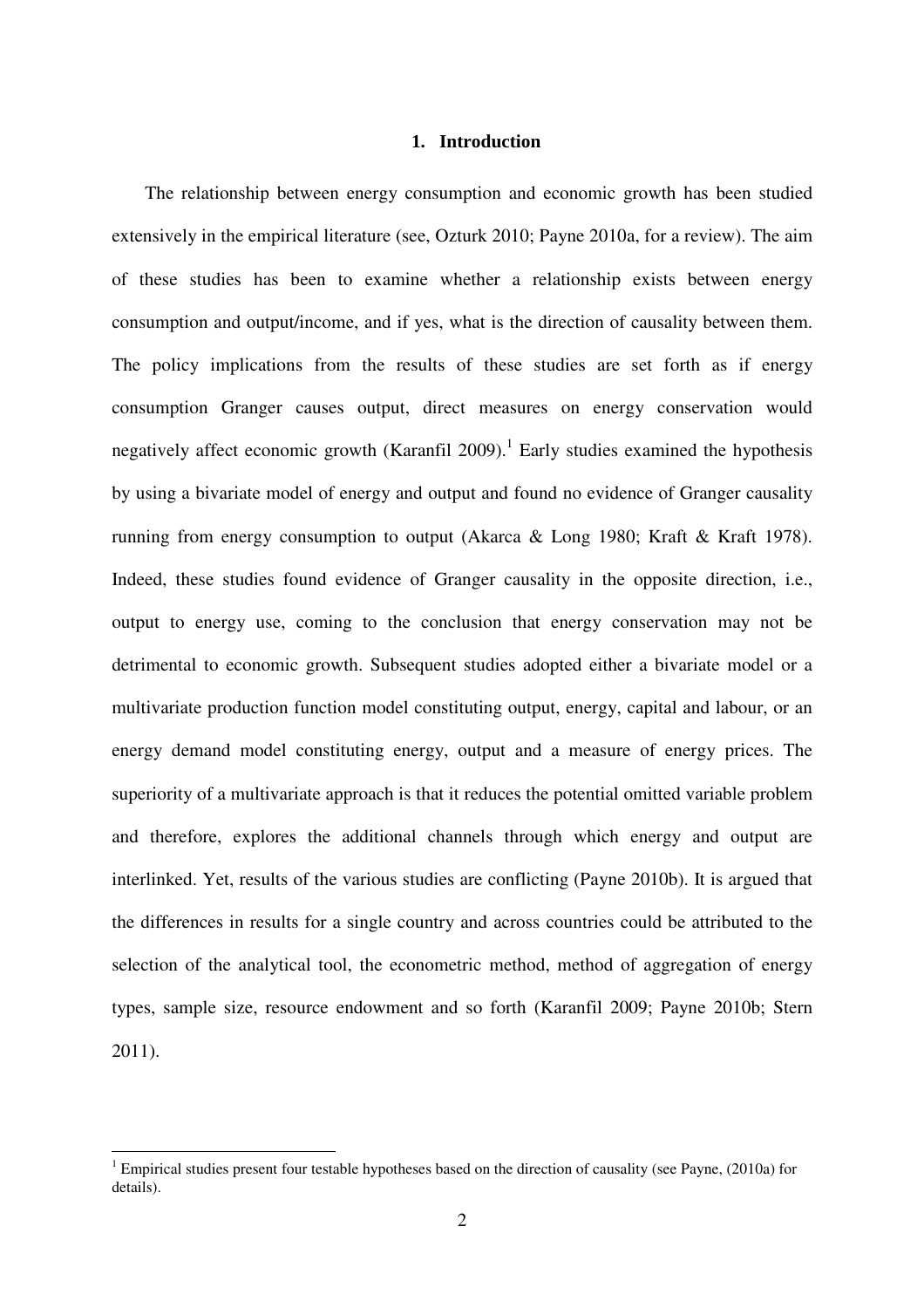In this paper, we argue that most of the existing studies are inadequate as they examined the energy and output relationship through the vintage of either a production side or a demand side framework. A more comprehensive approach would be to employ both production and demand side models separately as well as a unified model consisting of both production and demand side variables. In this way, one can explore all possible channels through which energy can affect economic growth and vice versa. Secondly, estimated models in most of the existing studies are based on the maintenance of the *priori* assumption of no structural break(s) in the time series. However, in view of historical changes, economic activities and energy consumption could go through one or more structural break(s) caused by domestic and global economic shocks (business cycle), changes in energy policy and fluctuations of energy prices (Chiou-Wei *et al.* 2008). Once these factors are properly accounted for, strong evidence of a bidirectional relationship between energy and output can be observed. The finding is true both at aggregate and disaggregate levels of energy consumption.

 This paper explores the issues using Australian data at both aggregate and disaggregates of energy consumption. Aggregate energy constitutes different energy vectors with distinct qualities in performing useful economic tasks and, therefore, the energy types are not easily substitutable (Berndt 1978; Cleveland *et al.* 2000). Accordingly, narrowing down the analysis to different energy types would be more informative, especially in the context of fuel-specific measures of energy conservation.

For each measure of energy use, both aggregate and different types of energy, we make separate use of production side and demand side models and a combined model constituting both production and demand side variables. In addition, we estimate the models for different sub-samples based on the results on possible structural break(s). With these comprehensive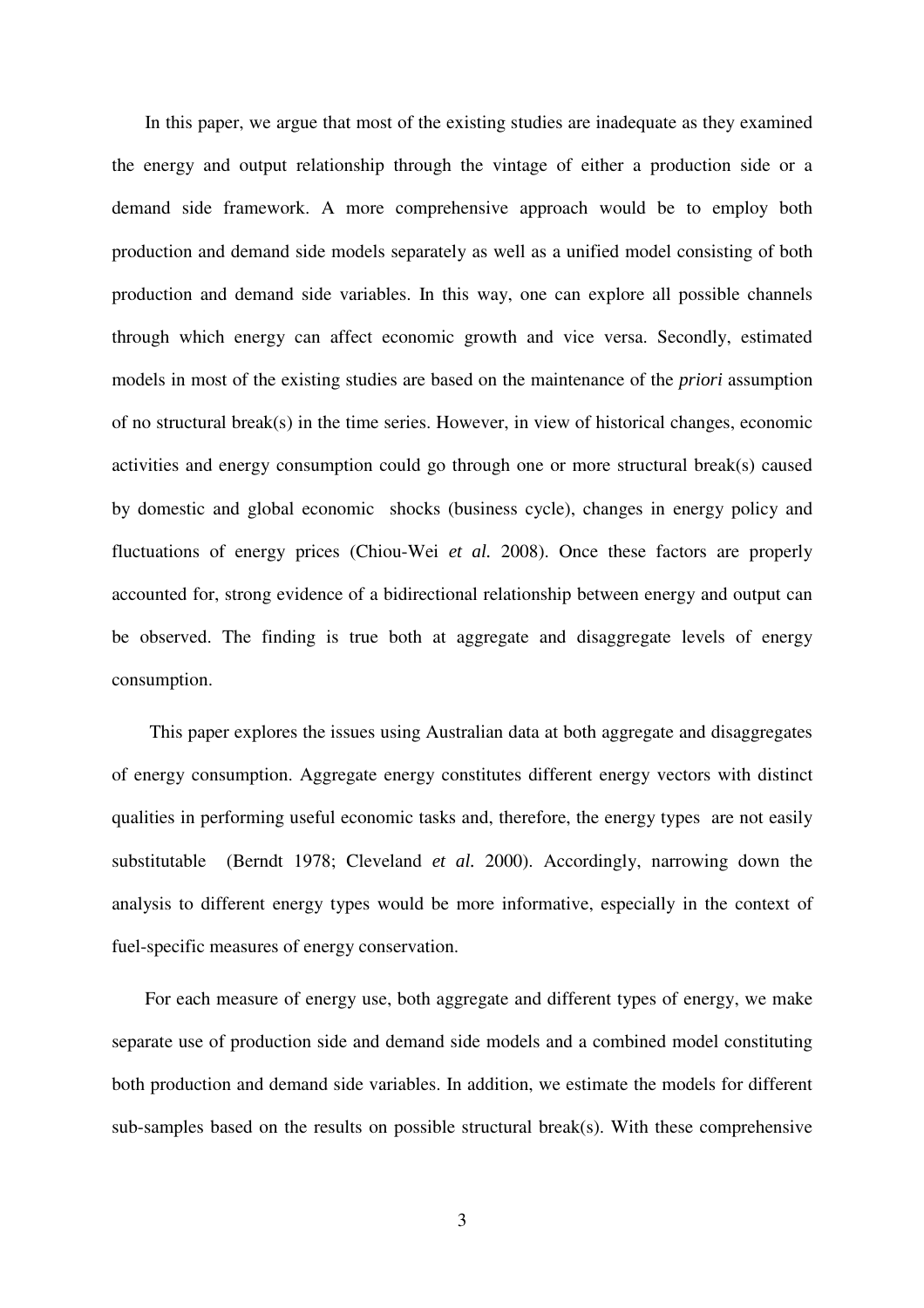analyses, we are able to provide a rich set of perspectives on the relationship between energy consumption and economic growth.

The remainder of this paper is organised as follows. Following introduction, section 2 describes the review of literature. Section 3 includes methodology and the dataset. Section 4 provides the empirical results. Finally, section 5 presents conclusion and policy implications.

# **2. Review of literature**

Recent literature such as Ozturk (2010) and Payne (2010a) provide comprehensive review of existing literature. In this section, we narrow down our discussion on literature based on the modelling frameworks utilized in the studies along with some attention on the structural break(s) in data. Two principal multivariate streams have emerged over time in the energy-output causality literature. One is the production side framework considering energy as a primary factor of production along with conventional inputs such as capital and labour. Another is the demand side framework which includes energy price as a third variable.

Stern (1993) first adopted the production side model to investigate the Granger causality between energy and output. The production side model is an amalgamation of the biophysical model, which considers energy as a sole factor of production, and the neoclassical growth model, which recognizes the role of only capital and labour as primary factors of production. Using the production framework, Stern (1993) found an evidence of Granger causality running from Divisia aggregate of energy use to economic growth in the US. This result was different to that derived using the thermal aggregation of energy use, which indicated a causality that ran in the opposite direction, i.e., from economic growth to energy use. Stern (2000) subsequently found strong evidence of cointegration between energy and output in agreement with Stern's (1993) causality. Some other studies that have used such a production function approach to investigate the energy and GDP relationship include Yuan *et al*. (2008)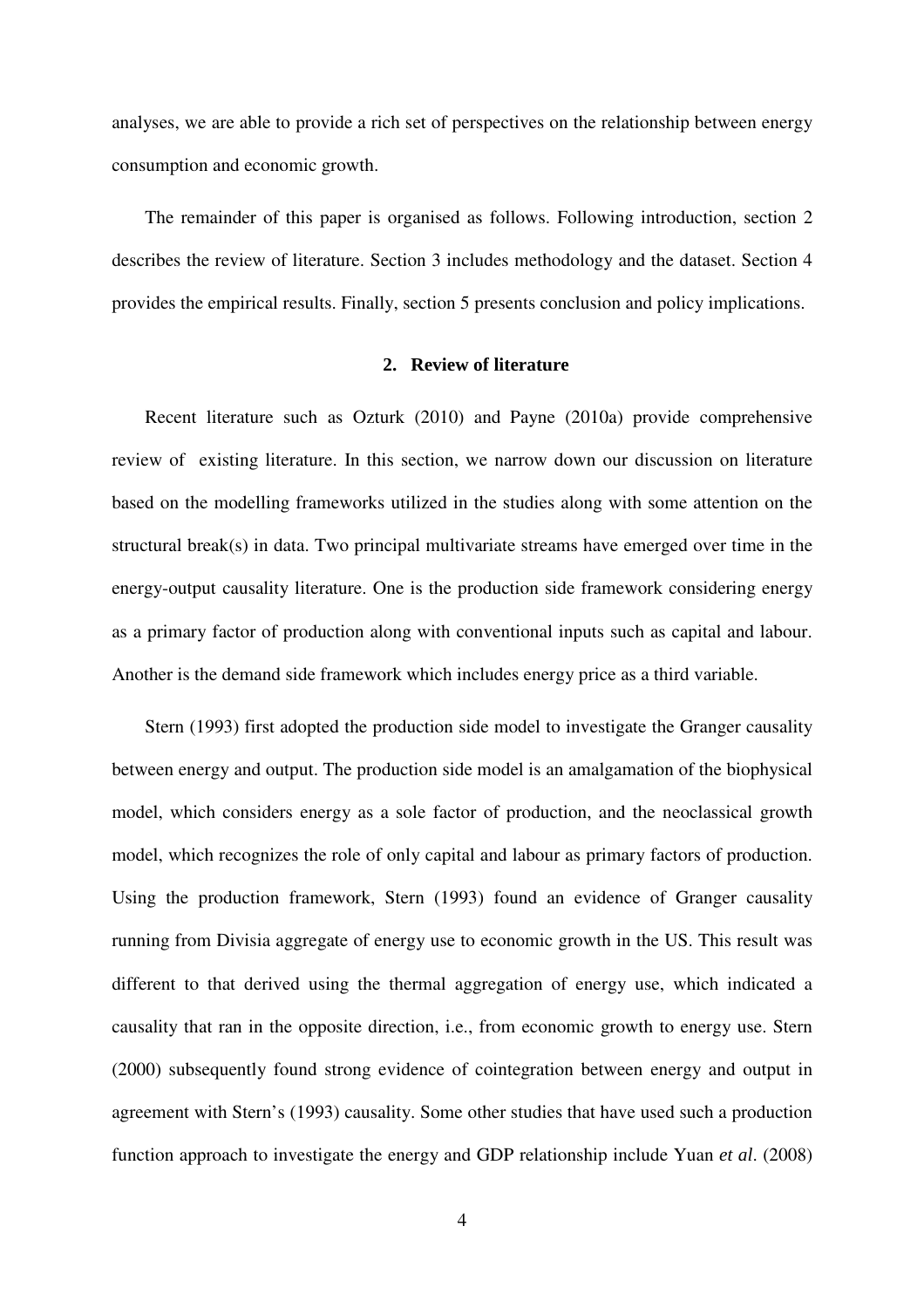for China, Ghali and El-Sakka (2004) for Canada, Soytas and Sari (2007) for Turkey, Warr and Ayres (2010) and Payne (2011) for the US. The findings of Ghali and El-Sakka (2004) proved the existence of cointegration and bidirectional causality between energy consumption and output in Canada. Yuan *et al.* (2008) found cointegration relationships at both aggregate and disaggregate levels of energy consumption in China and found Granger causality from electricity and oil consumption to output, but not from coal or total energy consumption to output. Soytas and Sari (2007) found the evidence of unidirectional causality running from electricity consumption to output in the Turkish manufacturing industry. Warr and Ayres (2010) redefined energy in terms of exergy (i.e., the amount of energy available for useful work) and the amount of useful work provided from energy inputs. They found evidence of unidirectional causality from both these measures of energy consumption to output. In contrast, Lee and Chien (2010) found no causality between these two variables in the US and Germany; unidirectional causality from output to energy consumption in France and Japan; and unidirectional causality from energy consumption to output in Canada, Italy and the UK. They, therefore, concluded that energy conservation might hinder economic growth in Canada, Italy and the UK. At the a disaggregated level of fossil fuel consumption, Payne (2011) found evidence of no Granger causality from coal consumption to GDP, and unidirectional causality from real GDP to gas, and petroleum to GDP in the US.

Other stem of studies which have considered the demand side model, i.e., incorporating energy prices as a third variable in addition to energy and GDP, include, among others, Asafu-Adjaye (2000) for Asian developing countries, namely, India, Indonesia, Thailand and Philippines, Fatai *et al.* (2004) for Australia, Mahadevan and Asafu-Adjaye (2007) for a sample of 20 countries including Australia, Masih and Masih (1998) for Thailand and Sri Lanka and Levent (2007) for Turkey. The results of these studies are mixed (Payne 2010b). For example, Asafu-Adjaye (2000) found mixed results regarding the direction of causality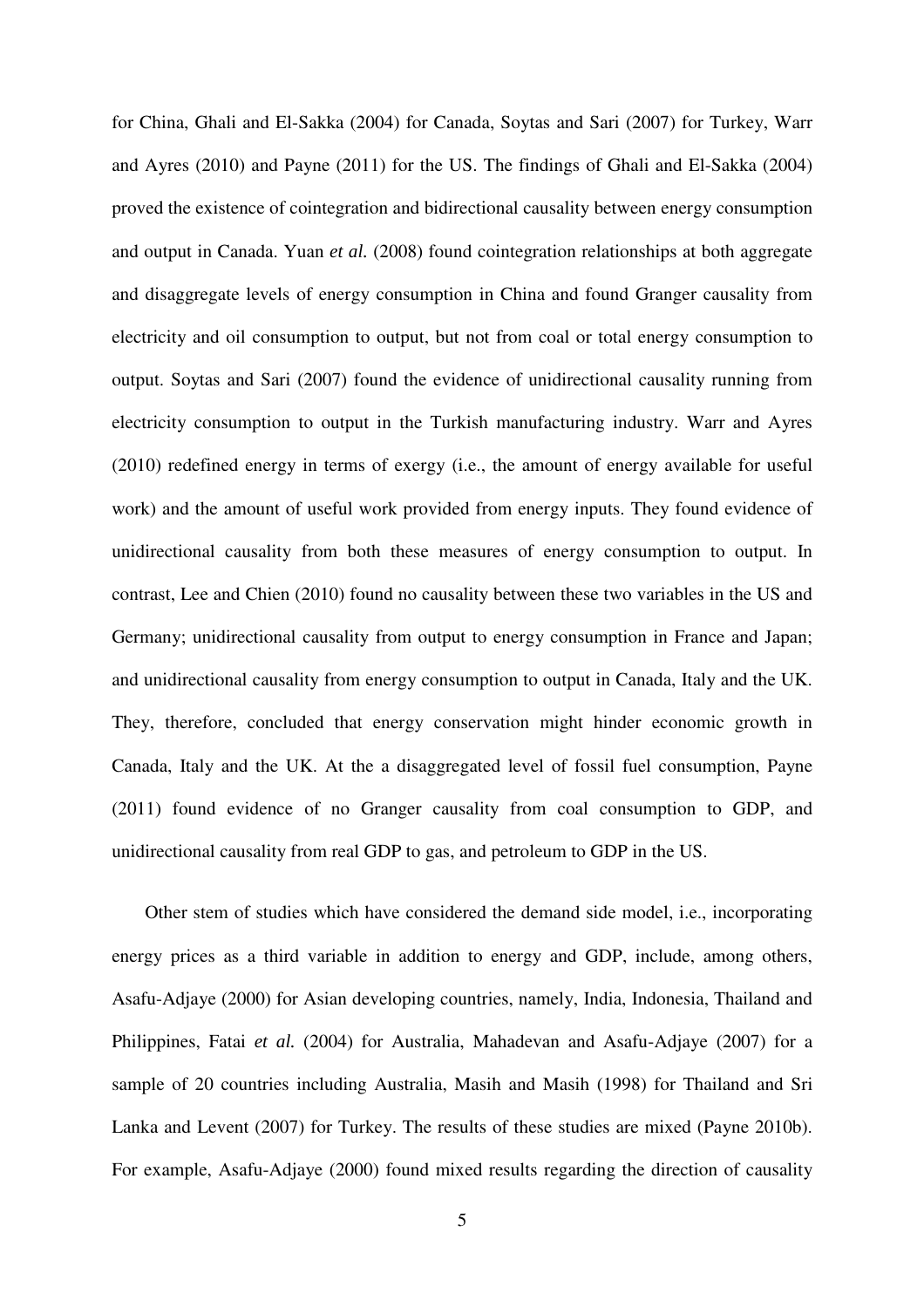for the sampled countries. Fatai et al. (2004) found evidence of unidirectional causality from GDP to coal, electricity and total final energy consumption in Australia. Nonetheless, most of the studies considered consumer price index (CPI) or GDP deflator as a proxy for energy price. Note that energy constitutes only a very small weight in the CPI. Therefore, CPI may undermine the true movement of real energy prices. We overcome this limitation in this study by considering appropriate price series for different energy types.

Climent and Pardo (2007) extended the bivariate model by including employment, Brent oil price and CPI and found evidence of bidirectional causality between energy consumption and GDP in Spain. Oh and Lee (2004), on the other hand, found evidence of unidirectional causality from GDP to energy consumption in Korea using a demand side model which included real energy prices as a third variable. They found the same results in the case of the production side model. Considering a five-variable VAR model constituting GDP, energy, gross fixed capital formation, labour and real energy prices, Jin *et al.* (2009) found no evidence of any significant impacts of energy shock on real output growth in the US. The use of gross fixed capital formation as a proxy of capital stock is problematic though as the former is a flow variable in contrast to the latter, which is a stock variable.

A major caveat of the aforesaid studies is the limited or no attention on the structural break(s) in the data even though macro time-series might undergone through such changes due adverse shocks. There are some other studies that considered the possibilities of structural break(s) in time-series in the investigation of energy-GDP relationship, but these studies used a bivariate model. Altinay and Karagol (2004) employed Zivot and Andrews (hereafter Z-A) (1992) and Perron's (1997) endogenous structural break tests to explore the possibility of structural break(s) in GDP and energy consumption series in Turkey for the 1950-2000 period. They found that both GDP and energy consumption series are trend stationary with structural break(s). The results were different in the case of conventional unit root tests such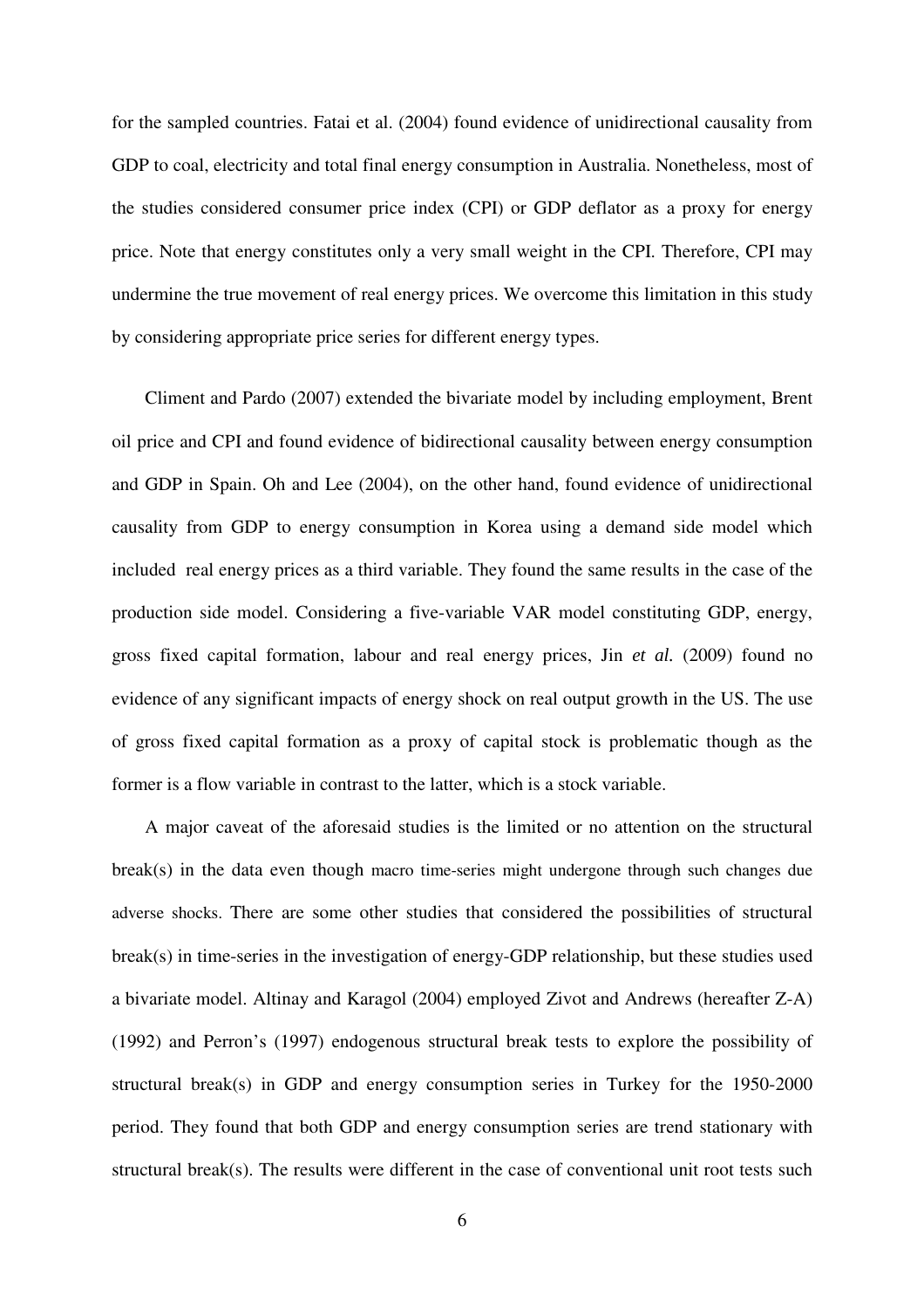as Augmented Dickey–Fuller ( hereinafter ADF) (Dickey & Fuller 1979, 1981) and Phillips-Perron ( hereinafter P-P) (Phillips & Perron 1988), which indicated that the series are *I(1)*. Then using the Hsiao (1981) version of the Granger causality test with de-trended series through the breakpoints obtained by Perron (1997), the study found no evidence of Granger causality between the two series. Lee and Chang (2005) employed Z-A and Perron (1997) tests along with the conventional unit root tests for GDP and aggregate and disaggregate energy consumption for Taiwan for the period 1954-2003. The need to consider the possibilities of structural break(s) in the cointegration test was further highlighted in this study.

Chiou-Wei *et al.* (2008) considered the case for some developing countries in Asia and the US for the period 1954-2006 and conducted the Z-A structural break unit root test to detect the possible shift in regime. The study found evidence of stationarity with structural change in the first difference models. While the possible non-linearity of the data was incorporated in the Granger causality tests, the cointegration analysis was carried out by implementing the methodology of Johansen (1991, 1995), which may have limitations in dealing with regime shifts (Esso 2010). The study found mixed results regarding the direction of causality for the countries in the sample. Hu and Lin (2008) also considered bivariate models for aggregated and disaggregate levels of energy consumption and GDP in Taiwan using quarterly data for the period 1982:1 to 2006:4. The null hypothesis of linear cointegration was strongly rejected by the threshold cointegration method developed by Hansen and Seo (2002). The study identified a significant asymmetric dynamic adjusting process between energy and GDP in Taiwan and the evidence of non-linear cointegration between GDP and all disaggregate energy consumptions but oil. Esso (2010) employed the Z-A unit root test and Gregory and Hansen (1996a, 1996b) threshold cointegration tests for seven Sub-Saharan countries for the period 1970-2007. The study found the evidence of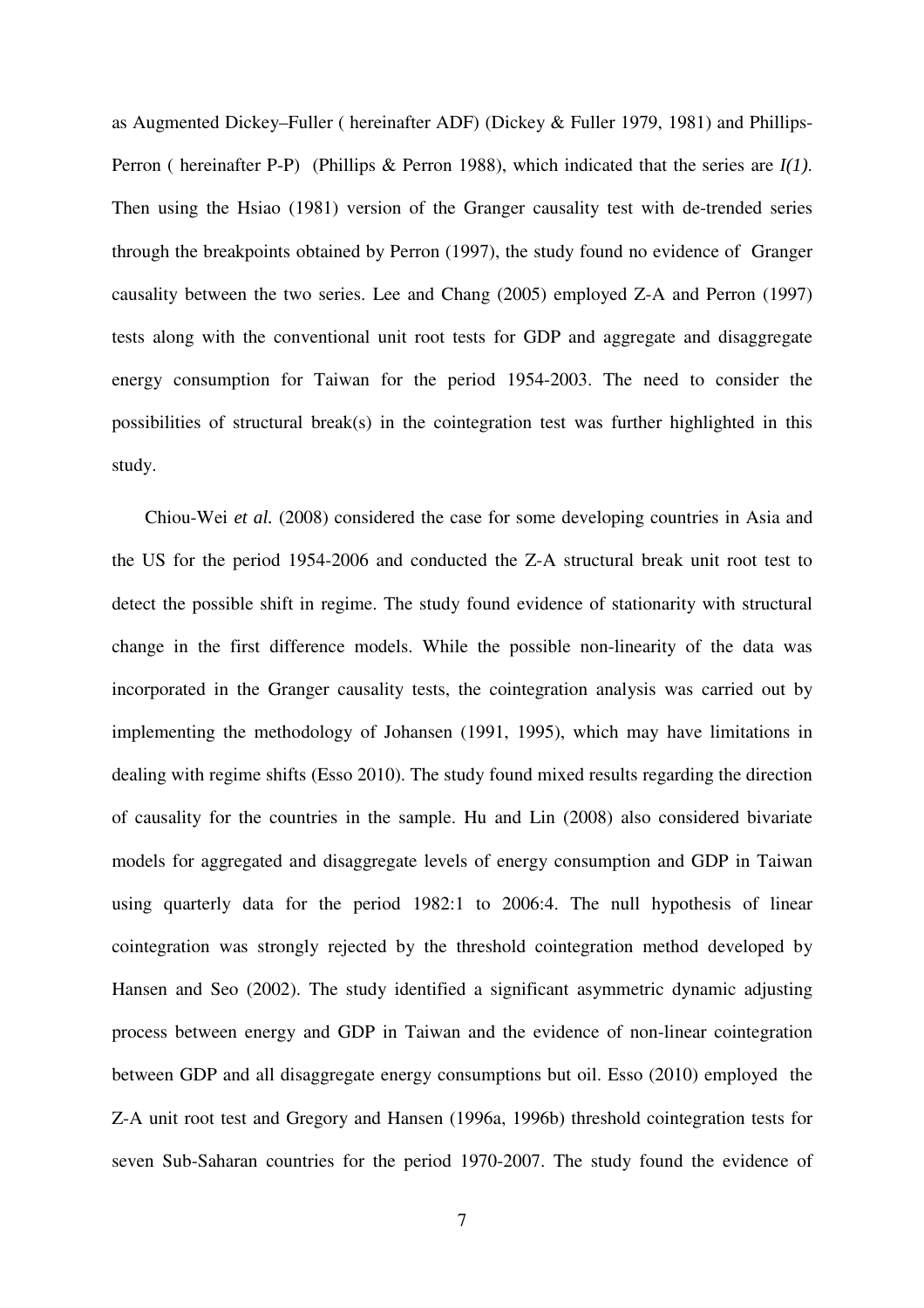cointegration relationship with structural break in five countries in the sample. The model used in Esso (2010) is however a bivariate one.

As seen above, a common characteristic of the aforesaid models controlling for the possibilities of a structural break is the use of a bivariate framework comprised of only energy consumption and GDP. In addition, while Z-A and P-P tests for unit root have been widely used in the literature, they can only account for the possibility of one structural break. However, the time series processes under consideration may have gone through multiple structural break(s). In this case, Z-A and P-P tests suffer from loss of power in the estimation because of their restricted ability to account for only one break. Another criticism of Z-A and P-P unit root tests is that they do not allow the possibility of a structural break in the case of null, which could lead to a misinterpretation of the test results (Lee & Strazicich 2003). As argued by Lee and Strazicich (hereinafter L-S) (2003), the "rejection of null does not necessarily imply rejection of a unit root per se, but would imply rejection of a unit root without break" (p. 1082). The L-S test overcomes the limitation by proposing an endogenous two-break Lagrange multiplier unit root test that allows for breaks under both the null and alternative hypothesis.

For Australia, Narayan and Smyth (2005a) employed the Z-A unit root test for an annual time series data from 1966 to 1999. The Z-A test indicates the series in the study, i.e., electricity consumption per capita, real GDP per capita and an index of manufacturing sector employment series, are *I(1)*. The results are consistent with ADF and P-P tests. The study found statistically significant break(s) for electricity consumption in 1971 and 1990, employment in 1980 and real income in 1983. Considering a trivariate model comprising the above mentioned three variables and applying the bound testing (Pesaran *et al.* 2001) approach, the study found evidence of cointegration only when electricity consumption is the dependent variable. Narayan and Smyth (2005c) estimated residential electricity demand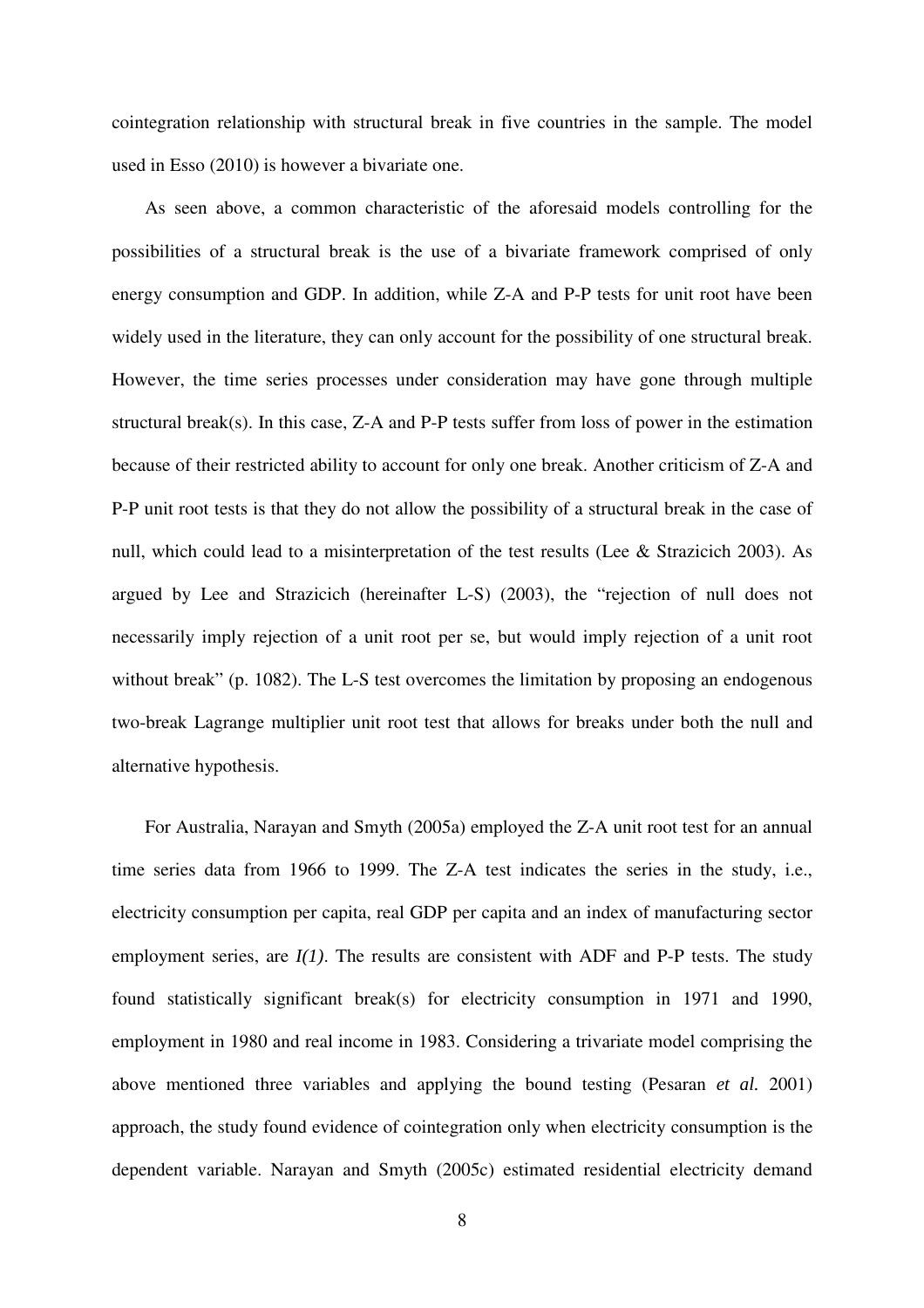model for Australia using annual data for the period 1969-2000. Using bound testing approach, the study found the evidence of cointegration among the variables. Previously, Akmal and Stern (2001) focused on residential energy demand in Australia and found the evidence of a unique cointegration vector in the case of electricity and other fuels. Fatai *et al.*  (2004) utilized a trivariate model by including energy prices along with GDP and aggregate and disaggregate levels of energy consumption for the period 1960-1999. Both Johansen (1991, 1995) and the bound testing approach utilized in this study indicated the evidence of unidirectional link from real GDP to total final energy consumption and electricity consumption.

In a recent study, Narayan *et al.* (2010) examined the unit root null hypothesis at both aggregate and sectoral levels of energy consumption in Australia for the period 1973-2007 using the L-S test. The study found aggregate energy series as stationary in most sectors both at the state and national levels in the economy. They concluded that energy conservation policies would only impact on energy consumption in the short-run.

The present study differs from previous studies in a number of ways. Firstly, the dataset used is larger than those used in previous studies in Australia. Secondly, we employ both Z-A and L-S endogenous structural break(s) unit root tests at both aggregate and disaggregate levels of energy consumption. Thirdly, our modelling approach is comprehensive than the earlier studies as we consider production side and demand side models separately and a unified model in order to investigate the relationship between energy consumption and economic growth. Both long-run relationships and short-run dynamics are explored in this study. Fourthly, we estimate the models for different sub-samples based on the results of structural break(s) obtained from Z-A and L-S tests. Fifthly, we make the use of unit energy prices series for individual energy categories as opposed to the CPI used in most of the literature as a proxy for energy price.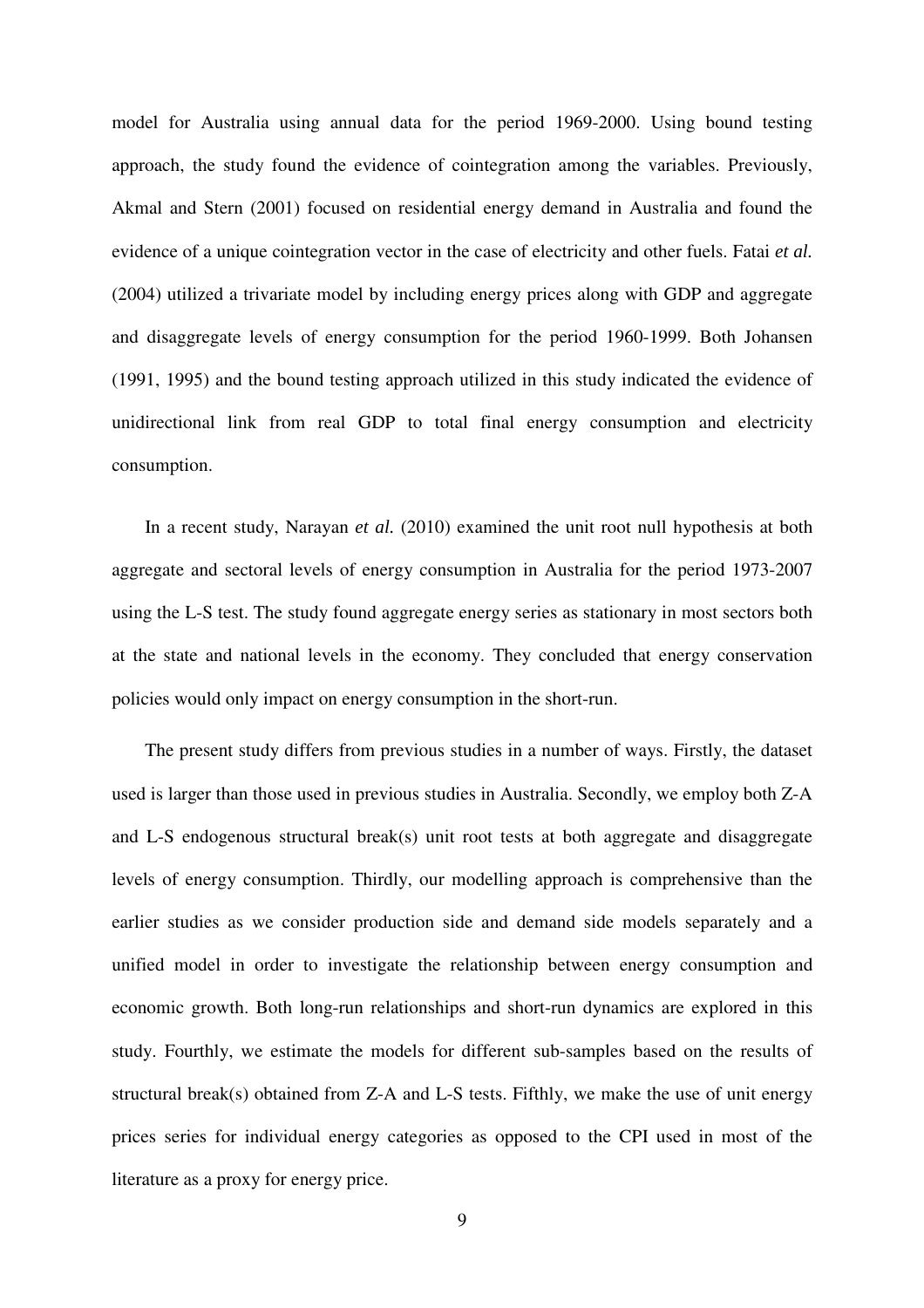### **3. Methodology**

#### **3.1 Models**

The production function model constitutes energy as a separate input along with conventional inputs – capital and labour. We can write the aggregate production  $(Y_t)$  function at time *t* as:

$$
Y_t = f(K_t, L_t, E_t) \tag{1}
$$

where *Y* is real GDP, *K* is the capital input, *L* is the employment and *E* denotes energy consumption. The subscript *t* symbolises the time period.

The production function model used by Stern (1993) and majority of subsequent studies in this domain tested the existence of cointegration relationships by implementing the methodology of Johansen (1991, 1995) and then performed the Granger causality using the Vector Error Correction (VEC) Model approach (Ghali & El-Sakka 2004; Soytas & Sari 2007; Stern 2000; Warr & Ayres 2010; Yuan et al. 2008). Other studies investigated Granger causality utilizing Toda and Yamamoto (1995) approach, which obviates the need of pretesting for cointegration (Bowden & Payne 2009, 2010; Payne 2009, 2010c; Payne & Taylor 2010). A common focus of the studies investigating cointegration relationship using Johansen approach is to find the evidence of at least two long-run or cointegration relationships, of which one is clearly production function. Nonetheless, there is no consensus on the specification of the second cointegration relationship. For example, Stern (2000) modelled the second cointegration relationship as labour supply equation, while Ghali and El-Sakka (2004) normalized the other long-run relationship on energy consumption. To sum up, the second cointegration relationship can be interpreted by a factor demand/supply equation; however, in the absence of a relevant price variable, the model could be miss-specified. We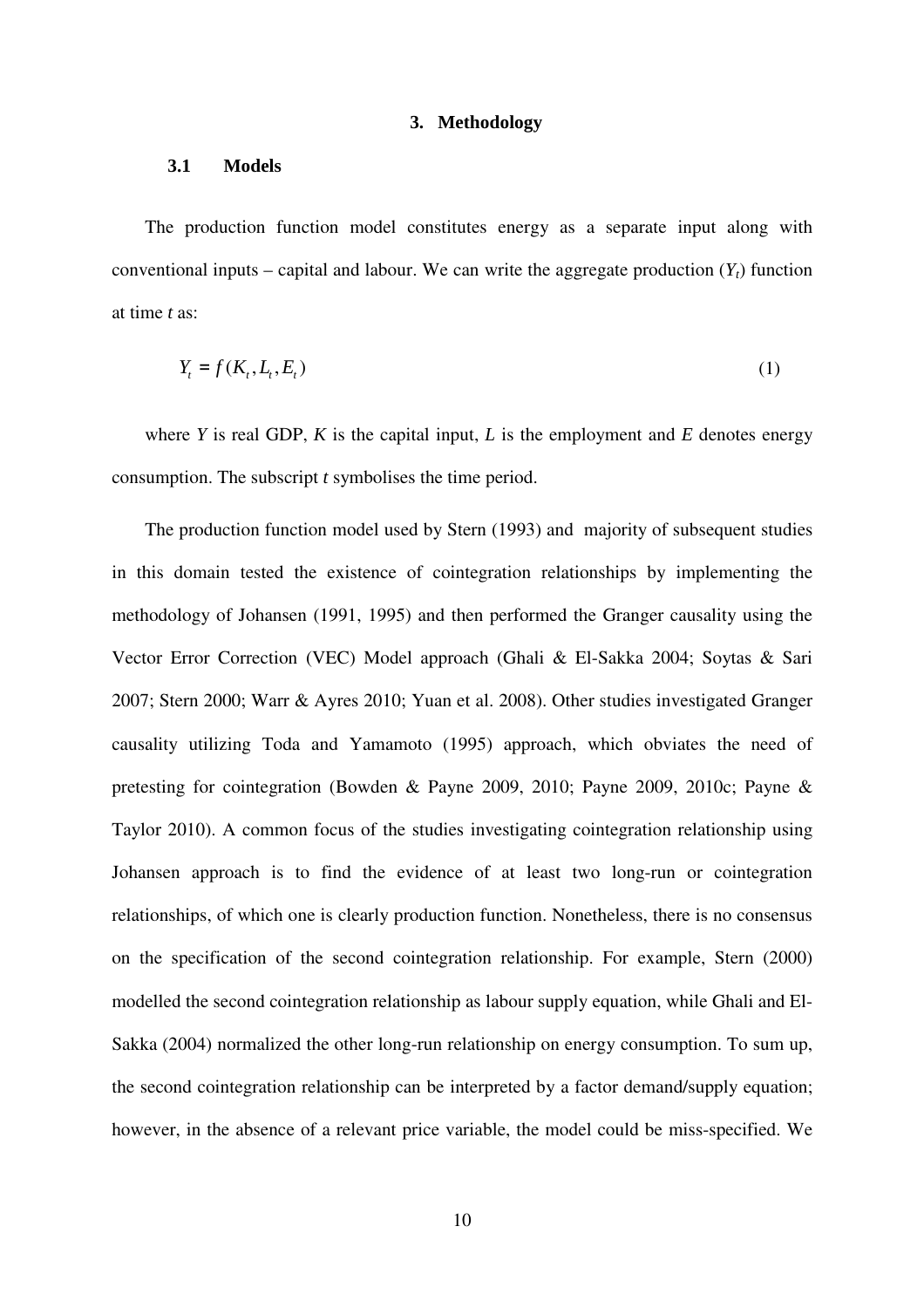overcome this deficiency by including prices of energy in the model, which can be expressed in terms of an energy demand equation, written as:

$$
E_t = f(Y_t, K_t, L_t, P_E) \tag{2}
$$

where, in addition to the previous notations,  $P_E$  is the real price of energy.

The third model we consider is a simplified demand model for energy and can be written as:

$$
E_t = f(Y_t, P_E) \tag{3}
$$

Equation (3) assumes the existence of a unique equilibrium demand for energy for a given price level, *ceteris paribus*. A time trend as a proxy technological progress is included in each estimated model from (1) to (3) when it is significant.

## **3.2 Data**

The data for real GDP (*Y*) and capital stock (*K*) are collected from the Australian Bureau of Statistics (ABS). GDP series is the all industries chain value measures (2008=100) in AUS\$ million. Capital is calculated as the chain volume measure of net capital stock (all industries) adjusted for capital utilisation. Because time series data for capital utilisation in Australia is not available, following Stern (1993) we use the employment rate as a proxy for capital utilisation. Labour (*L*) is the civilian employment. The employment and labour data series are derived from the statistical database of the OECD. Energy consumption (*E*) is calculated as the total quantity (in energy units) of primary and derived fuels consumed minus the quantity of derived fuels produced. These data are collected from ABARE (2009). Data for disaggregated energy categories such as, coal (*C*), gas (*G*), oil (*O*) and electricity (*E*) are collected from ABARE (2009). Data for energy categories are in petajoules (PJ). Energy price for the total energy and oil consumption are proxied by the end-user price for diesel in Australian dollars obtained from the ABARES (2011). Quarterly indexes for producer input prices for natural gas and electricity are collected from the ABS for the period 1970–2009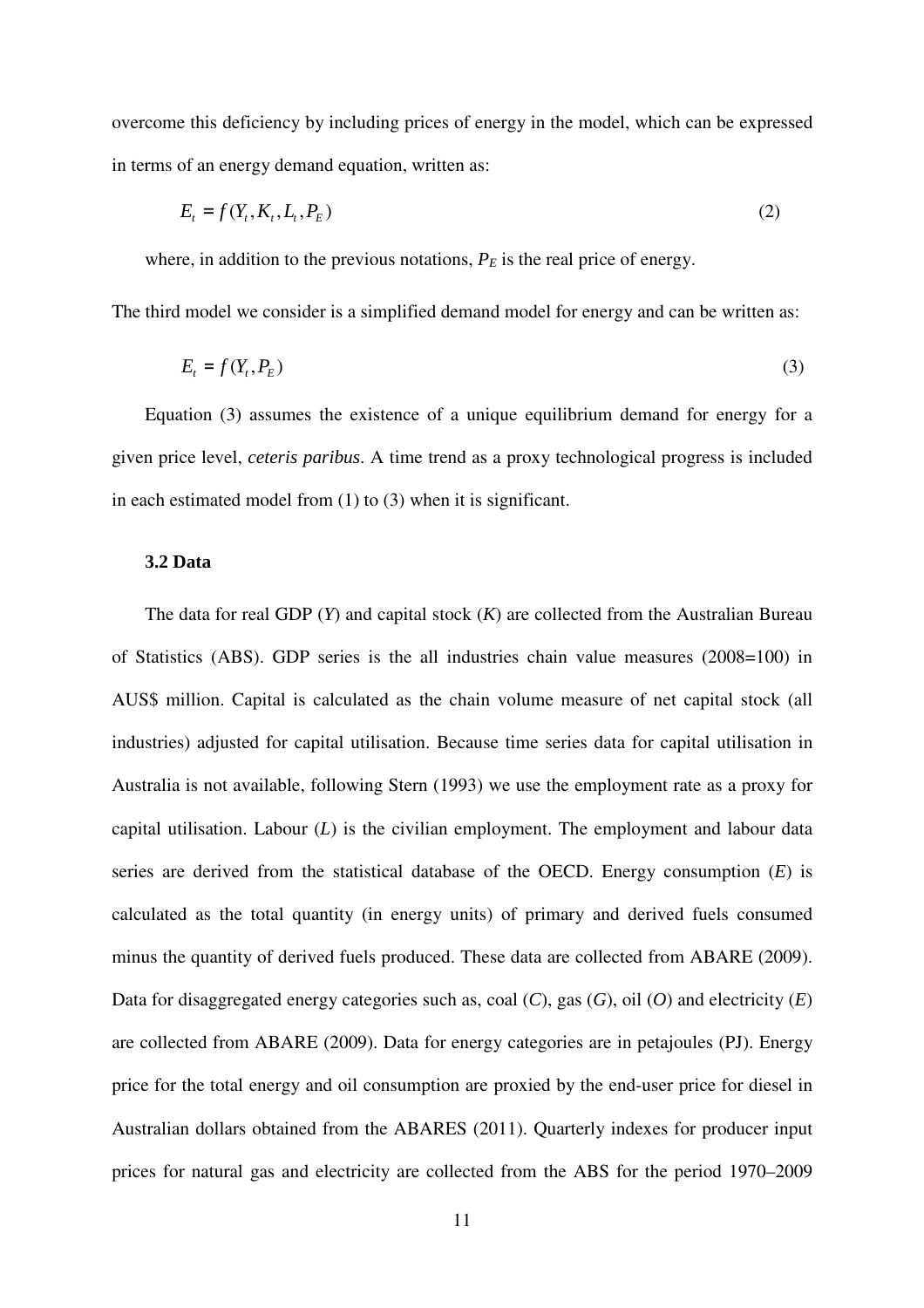(cat no. 6427). Indexes for earlier years are estimated based on changes in the producer price index and consumer price index. The unit prices for gas in 2009 are taken from ABARES (2010), which is used to derive long-run unit prices for gas based on changes in the index numbers. Prices for Australian coal are collected online from IMF Commodity Prices (http://www.imf.org/external). Nominal energy prices are converted to the real by using GDP implicit price deflators (2009=100) collected from the ABS (cat no. 5204, Table 4). All the variables are expressed as natural logarithms. The full sample for the study is 1961-2009 with an exception for the model for gas, where the sample period considered is 1970-2009 based on the availability data.

### **3.3 Tests for stationarity**

In order to assess the stationarity properties of the data, we employ both conventional and endogenous structural break(s) unit root tests. The conventional unit root tests are Augmented Dickey and Fuller (ADF) (1979, 1981), Phillips and Perron (PP) (1988), Kwiatkowski, Phillips, Schmidt and Shin (KPSS) (Kwiatkowski *et al.* 1992) (see, Maddala & Kim 1998, for an application of these tests). A major limitation with the aforesaid unit root tests is that they fail to capture the possible structural break(s) in data. This is a serious problem as structural change in data may bias the test (Enders 2004). A common viewpoint about the macroeconomic time series is that they are first difference stationary (e.g., Nelson & Plosser 1982). However, re-examining the Nelson and Plosser (1982) data for unit root while capturing the effect of a known exogenous structural break, Perron (1989) found that most of the series (11 out of 14) were indeed stationary. Following the subsequent developments in the unit root tests with possible structural break, Z-A (1992) proposed a unit root test, where the breakpoint is endogenously estimated and therefore reduces the problem of data mining (Maddala & Kim 1998). However, the Z-A test has the limitation in that structural break is considered only under alternative hypothesis and can illustrate the possibility of only one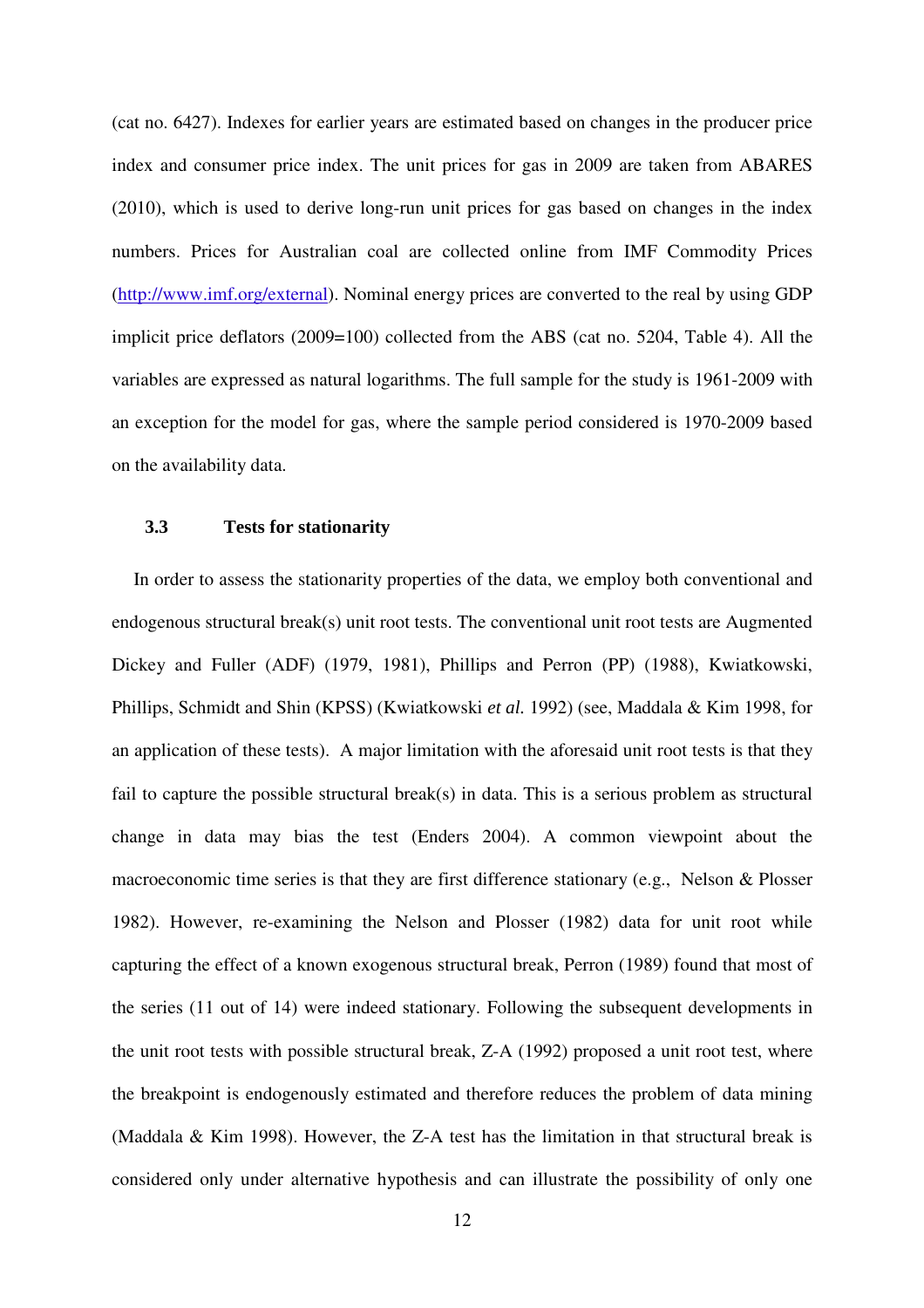break. Accordingly, critical values in Z-A test are derived assuming no break under the null hypothesis. Therefore, a spurious rejection of the null might occur (Maslyuk & Smyth 2008). As discussed above, the Lagrange multiplier unit root test introduced by L-S can overcome the limitation and also controls for multiple breaks in data. We employ both Z-A and L-S tests to explore the possibilities of structural break(s) as well as to test unit root hypothesis further alongside the conventional unit root tests.

# **3.4 Tests for cointegration**

We adopt Autoregressive the Distributed Lag (ARDL) based bound testing approach as proposed by Pesaran and Pesaran (1997) and Pesaran et al. (2001) to test for cointegration. The ARDL model can be applied irrespective of whether the data is *I(0)* or *I(1).* The small sample properties of the bound testing approach for cointegration test are far superior to the conventional multivariate cointegration procedure (Fosu & Magnus 2006; Narayan & Smyth 2005b; Narayan & Narayan 2005; Pesaran et al. 2001; Sari et al. 2008). Pesaran and Shin (1999) have shown that the ARDL based estimators of the long-run coefficients are super consistent in case of small sample sizes. The ARDL approach also effectively corrects for possible endogeneity of the variables by allowing simultaneous estimation of the long-run and short-run components within a VEC model (Squalli 2007). Moreover, ARDL approach allows to apply general-to-specific modelling technique to estimate consistent parameters of the model.

We follow the procedure as outlined in Pesaran and Pesaran (1997) to test for cointegration and to estimate the ARDL model. Apart from applying two alternative lag selection criteria such as the Akaike Information Criterion (AIC) and Schwarz Bayesian Criterion (SBC), a further investigation of the residual properties is made to decide about the optimal lags. Typically, the SBC selects a shorter optimal lag than the AIC but the model for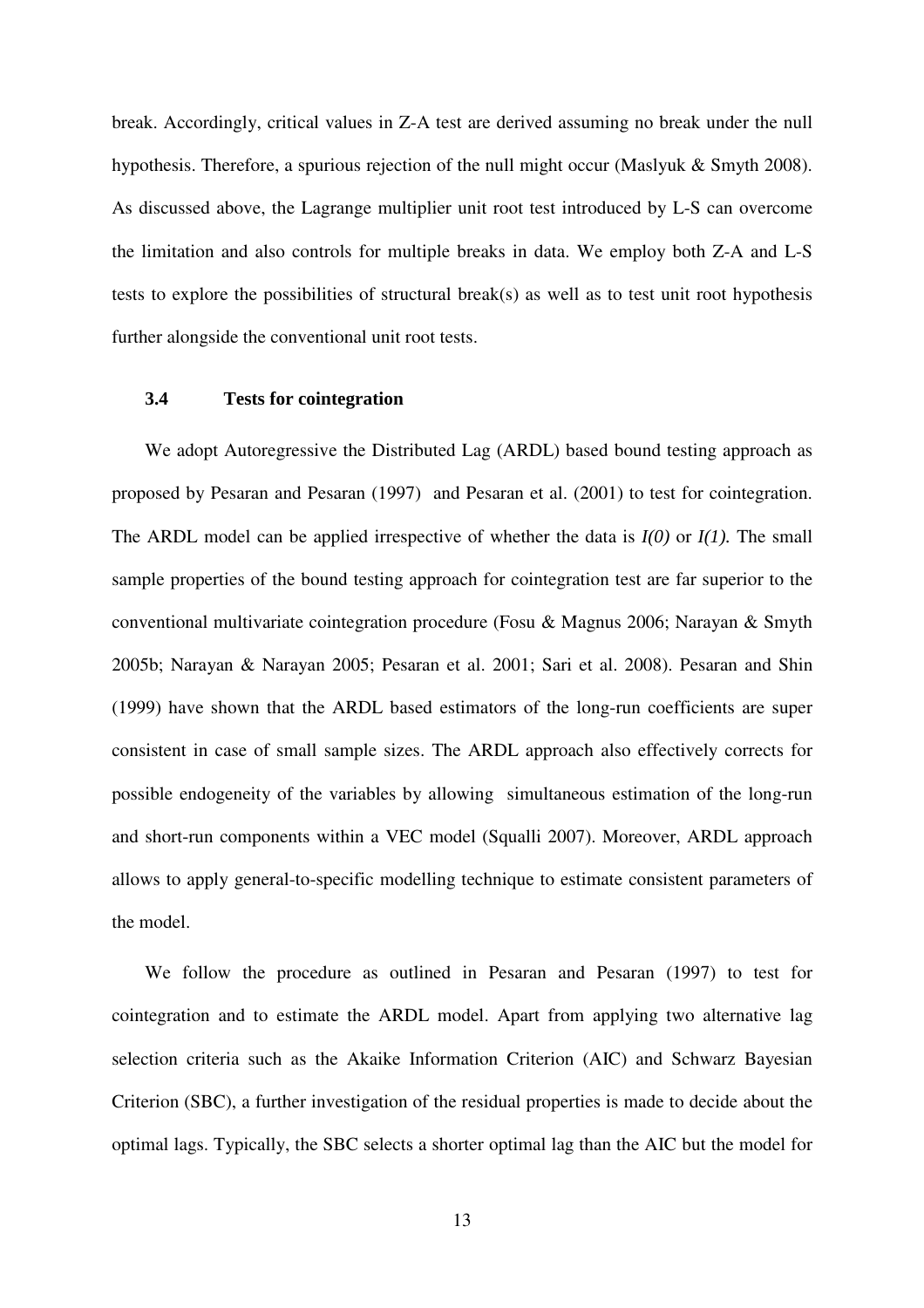a shorter lag may not illustrate adequate residual properties. The optimal lag is chosen by the criteria that reflects relatively better residual properties. The residual properties for each model are investigated through the Lagrange Multiplier **(**LM) test of residual serial correlation, tests for heteroscedasticity and standard errors of the regression. A maximum lag length of four is considered for the full-sample models (1961-2009) and of three for subsample models. The sub-samples are determined based on the results for structural break(s) as found in Z-A and L-S tests.

The null hypothesis of no cointegration among the variables can be tested by applying general *F*-statistics and comparing them with critical values in Narayan (2005). The critical *F* values provided by Narayan (2005) are preferred than the values provided by Pesaran et al. (2001) as the former is suited for a sample size of 30-80 as compared to 500-1000 observations for the latter. The bound testing approach implies rejection of the null if the computed *F* statistics is higher than the upper bound of the critical values in case of *I(1)* variables (see, Pesaran *et al.* 2001, for details on bound testing procedure).

## **4. Empirical Results**

#### **4.1 Results of the unit root tests and structural break(s)**

Considering the sample size (i.e., *T*=49), we set the maximum lag length for the unit root tests to four using a  $T^{1/3}$  formula, as suggested by Lütkepohl (1993). The estimation results of the ADF, PP and KPSS tests generally support the notion that the variables are non-stationary in level and stationary in the first difference form.<sup>2</sup> The results of the Z-A test indicate that none of the series (with the exception of gas) is trend stationary in level with the consideration of one structural break (Table 1). On the other hand, the first difference series are clearly stationary. GDP growth seems to have a structural breaks in the mid-1970s and

<sup>&</sup>lt;sup>2</sup> The results are not reported here to conserve space, but can be available from the authors upon request.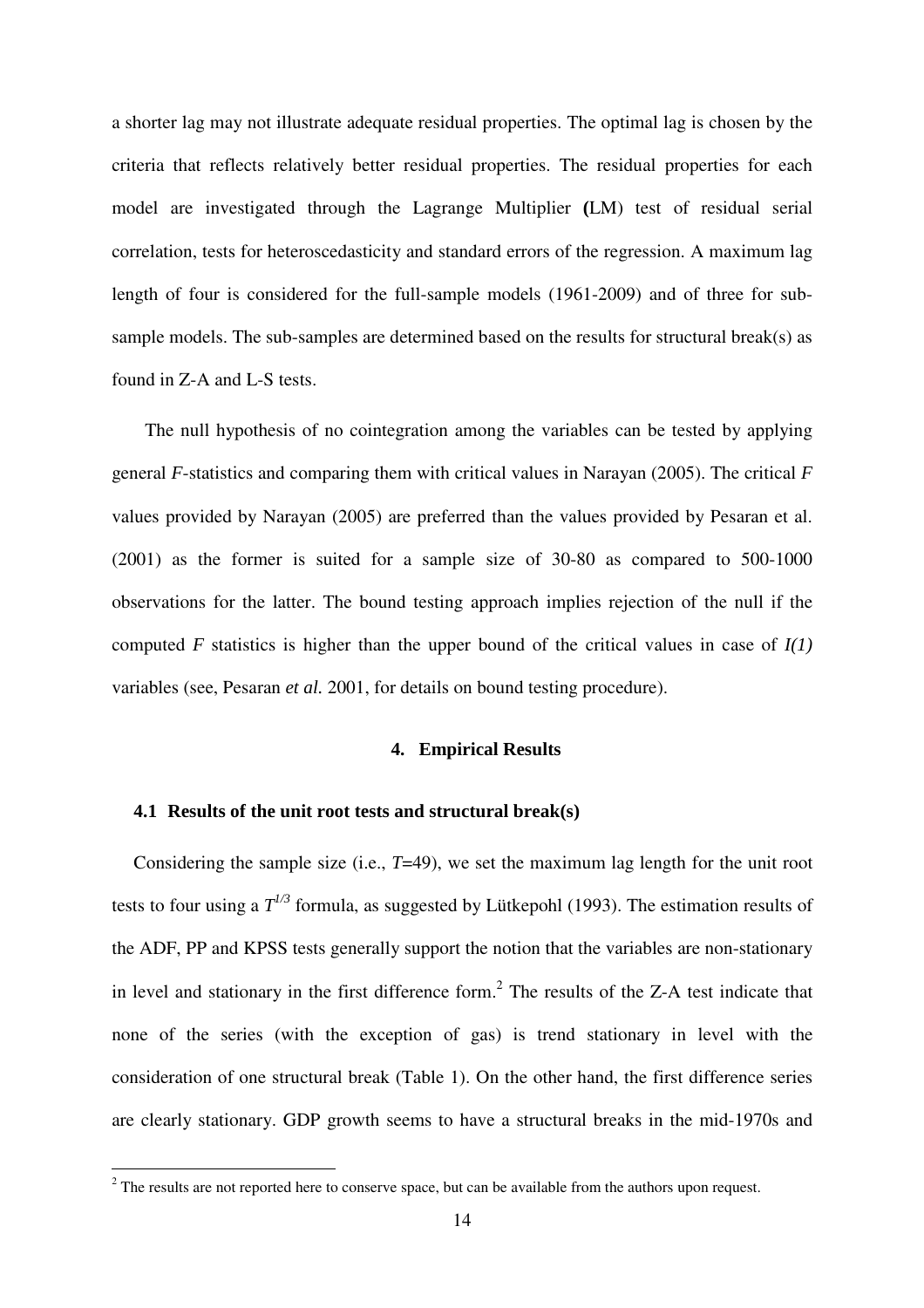1980s, both of the dates correspond to the business cycle downturn of the Australian economy (ECRI 2011). The break in 1984 is consistent with Narayan and Smyth (2005a). Growth in energy consumption appears to be affected by the oil price shocks in the mid-1970s and business cycle downturn in the mid-1980s. The results from the Z-A test indicate that the energy, GDP and other variables in Australia have possibly been affected by two major changes – one in the mid-1970s and another in the 1980s – over the last five decades. Given the information, we now proceed with the L-S test to examine the unit root hypothesis with the possibility of two structural breaks, which is presented in Table 2

|                | Intercept    |                      |              |                      |  | Intercept and trend |                      |              |                      |  |
|----------------|--------------|----------------------|--------------|----------------------|--|---------------------|----------------------|--------------|----------------------|--|
|                |              | Level                |              | First diff.          |  | Level               |                      |              | First diff           |  |
| <b>Series</b>  | <b>Break</b> | t-stat               | <b>Break</b> | $t$ -stat            |  | <b>Break</b>        | $t$ -stat            | <b>Break</b> | t-stat               |  |
| Y              | 1983         | $-2.88$              | 1973         | $-6.32^{\rm a}$      |  | 1975                | $-3.68$              | 1984         | $-6.10^a$            |  |
| K              | 1990         | $-4.79$              | 1974         | $-5.50^{\circ}$      |  | 1969                | $-3.65$              | 1974         | $-5.56^b$            |  |
| L              | 1981         | $-4.09$              | 1974         | $-5.43^{\circ}$      |  | 1974                | $-4.44$              | 1984         | $-5.46^b$            |  |
| E              | 1969         | $-2.37$              | 1975         | $-5.70^{\circ}$      |  | 1974                | $-3.93$              | 1985         | $-5.83^{\circ}$      |  |
| $\mathcal{C}$  | 2002         | $-1.09$              | 1985         | $-4.93$ <sup>a</sup> |  | 2002                | $-2.92$              | 1997         | $-5.42^{\circ}$      |  |
| $\overline{O}$ | 1980         | $-4.87$ <sup>a</sup> | 1975         | $-4.86^a$            |  | 2002                | $-3.72$              | 1984         | $-6.77$ <sup>a</sup> |  |
| G              | 1977         | $-6.13^a$            | 1983         | $-6.44$ <sup>a</sup> |  | 1981                | $-6.88^{a}$          | 1993         | $-5.70^{\circ}$      |  |
| EL             | 1969         | $-2.53$              | 1976         | $-6.96^{\text{a}}$   |  | 1969                | $-2.54$              | 1986         | $-7.05^{\rm a}$      |  |
| $P_{O}$        | 1987         | $-3.31$              | 1984         | $-5.17^{\rm b}$      |  | 1987                | $-3.52$              | 1982         | $-5.38^{b}$          |  |
| $P_G$          | 1971         | $-4.36$              | 1980         | $-5.87$ <sup>a</sup> |  | 1982                | $-4.67$              | 1980         | $-6.10^a$            |  |
| $P_C$          | 1983         | $-3.14$              | 1982         | $-7.45^{\circ}$      |  | 1982                | $-3.01$              | 1982         | $-7.62$ <sup>a</sup> |  |
| $P_{EL}$       | 1981         | $-3.46$              | 1977         | $-4.85^{b}$          |  | 1981                | $-5.89$ <sup>a</sup> | 1977         | $-4.95$              |  |

**Table1: Z-A test for unit root with one endogenously determined structural break** 

Note: *Subscripts a and b denote the significance level at 1 and 5%, respectively. Test results are for one augmented lag.*

As seen in Table 2, the L-S test also indicates that the series are first-difference stationary in both *crash* and *break* models. The finding on the first break (i.e., 1971) for GDP growth in the L-S test is roughly consistent with that of Z-A model with intercept only. However, the L-S test indicates second break in GDP growth in early 1990s. The break correspondence to the last recession in the Australian economy during 1990-91 (ECRI 2011). Note that both the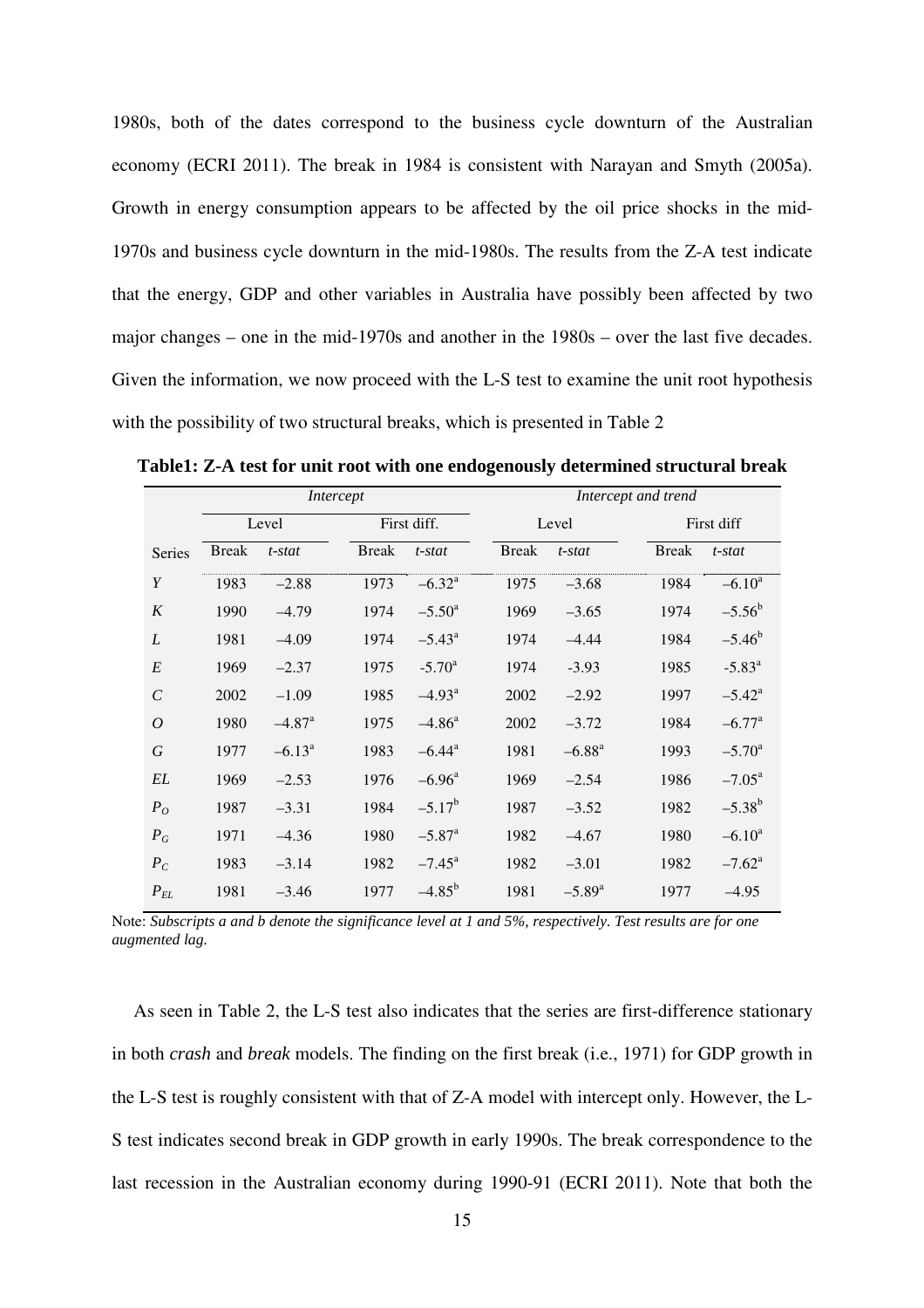|                   | Crash (intercept)         |                      |         |                      |                      | Break (intercept and trend) |                    |                      |                 |                     |                       |                      |
|-------------------|---------------------------|----------------------|---------|----------------------|----------------------|-----------------------------|--------------------|----------------------|-----------------|---------------------|-----------------------|----------------------|
|                   | First difference<br>Level |                      |         |                      | Level                |                             |                    | First difference     |                 |                     |                       |                      |
| <b>Series</b>     | Break1                    | Break <sub>2</sub>   |         | Break1               | Break <sub>2</sub>   |                             | Break1             | Break <sub>2</sub>   |                 | Break1              | Break2                | $\mathbf{t}$         |
| Y                 | 1964                      | $1969^{b(D)}$        | $-1.69$ | 1972                 | 1991                 | $-6.57$ <sup>a</sup>        | 1970               | 1995                 | $-4.45$         | $1971^{a(T)}$       | $1993^{\text{a (T)}}$ | $-6.57$ <sup>a</sup> |
| K                 | $1970^{\text{c}(D)}$      | $1983^{a(D)}$        | $-2.05$ | 1974                 | 1991                 | $-4.69$ <sup>a</sup>        | 1970               | $1991^{a(T)}$        | $-5.27^{\circ}$ | 1974                | $1990^{a(D),c(T)}$    | $-5.71^{\rm b}$      |
| L                 | $1982^{a(D)}$             | 1991                 | $-2.47$ | 1973                 | $1985^{b(D)}$        | $-5.38^{a}$                 | 1967               | $1977^{a(T)}$        | $-4.85$         | $1983^{a(D,T)}$     | $1992^{b(T)}$         | $-5.79^{b}$          |
| $\boldsymbol{E}$  | 1964                      | $1968^{\text{c}(D)}$ | $-0.97$ | $1977^{\text{c}(D)}$ | $1984^{c(D)}$        | $-5.31^{\circ}$             | 1974               | $1994^{a(T)}$        | $-3.51$         | $1975^{a(D),c(T)}$  | $1983^{a(D,T)}$       | $-7.11^a$            |
| $\mathcal{C}$     | $1976^{\text{c}(D)}$      | $1984^{b(D)}$        | $-2.15$ | $1992^{c(D)}$        | 2002                 | $-4.89$ <sup>a</sup>        | $1975^{b(D),a(T)}$ | 2002                 | $-3.95$         | $1992^{c(T)}$       | 1998                  | $-10.53^{\circ}$     |
| $\overline{O}$    | $1973^{a(D)}$             | $1982^{c(D)}$        | $-1.69$ | 1969                 | 1977                 | $-5.32^{\rm a}$             | $1974^{c(D),a(T)}$ | $1982^{a(D)}$        | $-5.37^b$       | $1980^{b(D)}$       | 1989                  | $-6.25^{\text{a}}$   |
| G                 | 1983                      | 1989                 | 1.23    | 1977                 | 1982                 | $-0.81$                     | $1977^{b(D),a(T)}$ | $1989^{a(D,T)}$      | $-3.98$         | $1978^{a(T)}$       | $1990^{a(D,T)}$       | $-5.40^{\circ}$      |
| EL                | $1983^{b}$                | $2002^{a(D)}$        | $-1.42$ | $1977^{b(D)}$        | 1989                 | $-3.76^{\circ}$             | $1976^{b(D)a(T)}$  | 1986                 | $-4.83$         | 1975                | $1990^{\text{c}(D)}$  | $-7.13^a$            |
| $P_O$             | 1975                      | $1988^{b(D)}$        | $-2.88$ | 1974                 | $1994^{\rm b}$       | $-5.12^a$                   | $1978^{a(T)}$      | $1988^{b(D),\ a(T)}$ | $-4.62$         | $1979^{b(D,T)}$     | $1988^{a(DT)}$        | $-7.03^{\text{a}}$   |
| $P_G$             | 1975                      | 1983                 | $-1.99$ | 1978                 | $1982^{b(D)}$        | $-5.60^{\circ}$             | $1975^{a(T)}$      | $1984^{a(T)}$        | $-4.72$         | $1969^{b(T)}$       | $1982^{b(D)}$         | $-6.24$ <sup>a</sup> |
| $P_C$             | $1982^{b(D)}$             | $2004^{b(D)}$        | $-2.25$ | 1986                 | $2002^{a(D)}$        | $-3.60^{\circ}$             | $1981^{a(T)}$      | $2004^{a(D,T)}$      | $-4.63$         | $1973^{a(D,T)}$     | $1984^{a(D,T)}$       | $-4.76$              |
| $P_{\mathit{EL}}$ | 1978                      | $1982^{b(D)}$        | $-2.94$ | 1976                 | $1983^{\text{c}(D)}$ | $-4.92^{\text{a}}$          | $1975^{b(D)}$      | $1984^{a(T)}$        | $-4.62$         | $1979^{b(D), a(T)}$ | $1983^{c(D),a(T)}$    | $-6.79$ <sup>a</sup> |

**Table 2: L-S test for unit root with two endogenously determined breaks** 

*Note: Superscript a, b, c denotes the significance level at 1, 5 and 10%, respectively. Critical values 1% -4.545, 5% -3.842, 10% -3.504 for the crash (intercept) model and 1% -5.823, 5% - 5.286, 10% -4.898 for the break (intercept and trend) model. Critical values for the dummy variables follow standard normal distribution (1%-2.575, 5%- 1.96, and 10%-1.645). Superscript D*  and T in the parentheses represent break in the intercept and break in the slope and superscript a, b, c preceding them show the significance level. As for example 1969<sup>b(D,T)</sup> indicates the break *is significant in 1969 in both intercept and slope. Optimal lag lengths are determined by AIC criterion as decided in the ADF test for unit root.*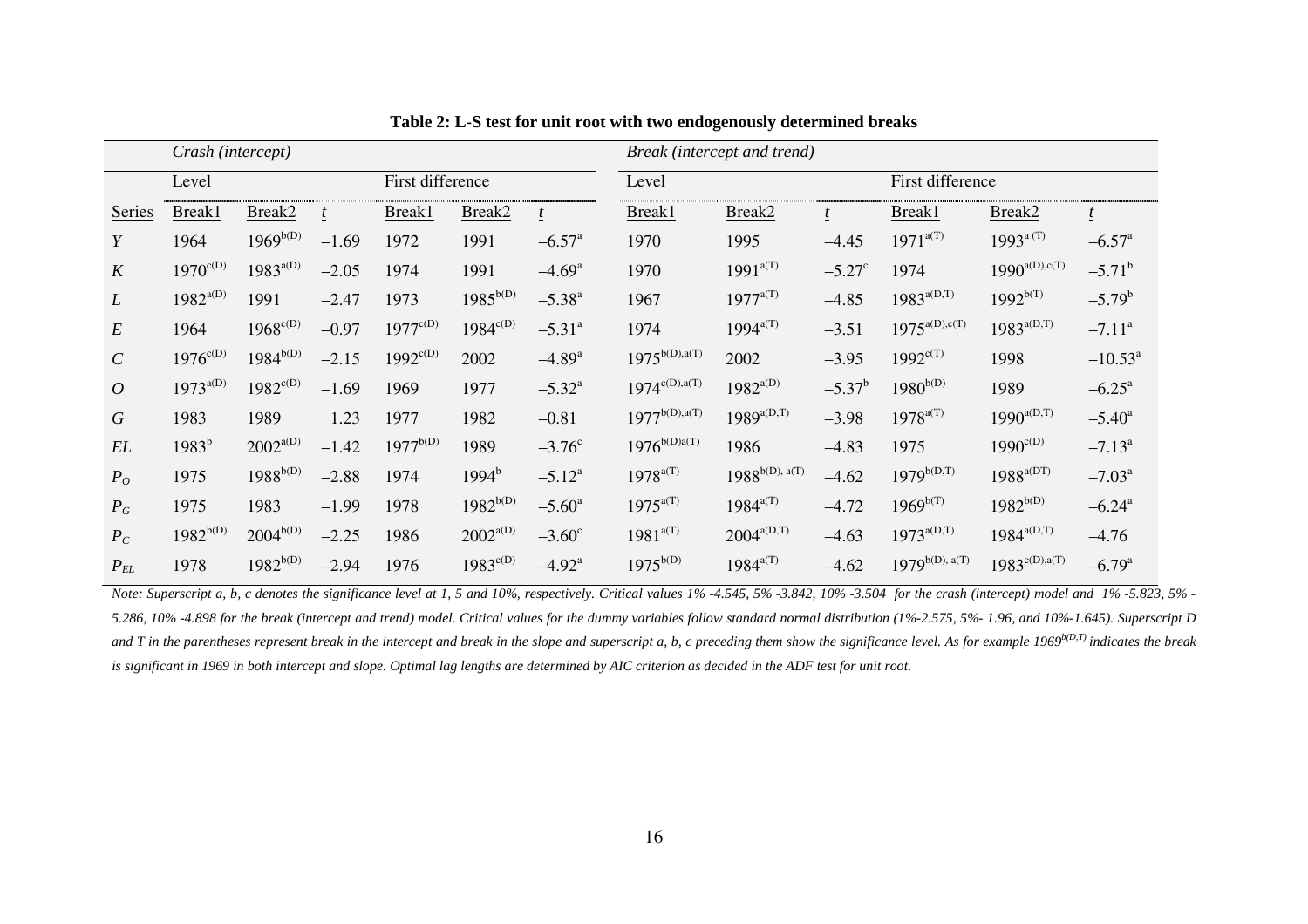recession in the mid-1970s and the recession in the early 1990s describe the periods of economic downturn affecting much of the world, including major economies like the US, Germany, France, the UK, Italy, Japan, Australia and so forth (ECRI 2011). The significance of the *crash* and *break* dummies indicates that the energy consumption at both aggregate and disaggregate levels is significantly affected by oil price shocks in the mid-1970s.

# **4.2 Estimation results**

## **4.2.1 Aggregate energy consumption**

Table 3 presents the results of ARDL bound tests for the models including aggregate energy consumption. The computed *F* statistics for the full sample model is 3.87 for Equation 1, which does not provide evidence of cointegration. Including a trend dummy to incorporate structural break in the early 1970s  $(DT<sub>72</sub>)<sup>3</sup>$  results in the rejection of the null hypothesis of no cointegration at 1% significance level. Considering a sub-sample from early 1970s with and without the dummy variable provides the similar results for cointegration. Time trend is found significant in Equation 1.

| Model                    | Sample    | <b>Break</b><br>dummy | Calculated<br><b>F</b> statistics | Decision         |
|--------------------------|-----------|-----------------------|-----------------------------------|------------------|
| Y K,L,E                  | 1961-2009 | N <sub>0</sub>        | 3.87                              | Not cointegrated |
| Y K,L,E                  | 1961-2009 | $DT_{72}$             | $9.53^{\circ}$                    | Cointegrated     |
| Y K,L,E                  | 1971-2009 | N <sub>0</sub>        | $6.61^{\circ}$                    | Cointegrated     |
| E[Y,K,L]                 | 1961-2009 | $\overline{N}_{0}$    | 2.76                              | Not cointegrated |
| E[Y,K,L,P <sub>E</sub> ] | 1961-2009 | $DT_{84}$             | 1.67                              | Not cointegrated |
| $E[Y, P_F]$              | 1961-2009 | N <sub>0</sub>        | 10.53                             | Cointegrated     |
| K Y,L,E                  | 1961-2009 | N <sub>0</sub>        | $5.77^{b}$                        | Cointegrated     |
| L(Y,K,E)                 | 1961-2009 | N <sub>0</sub>        | $8.32^{\rm a}$                    | Cointegrated     |
| L(Y,K,E)                 | 1961–2009 | $DT_{84}$             | $7.03^{\rm a}$                    | Cointegrated     |

**Table 3: Bound tests of cointegration: aggregated energy consumption** 

*Note: Superscript a, b and c denotes the significance level at 1, 5 and 10%, respectively. Critical values are taken from Narayan (2005).*  $DT_{tb}$  is trend dummy, where *tb* denotes the year when the dummy starts.  $DT_t = t$ - *tb*, if  $t \geq t$ *b*, 0 otherwise.

 $\overline{a}$ 

 $3$  The structural break (s) dummies are included in a model based on the Z-A and L-S tests.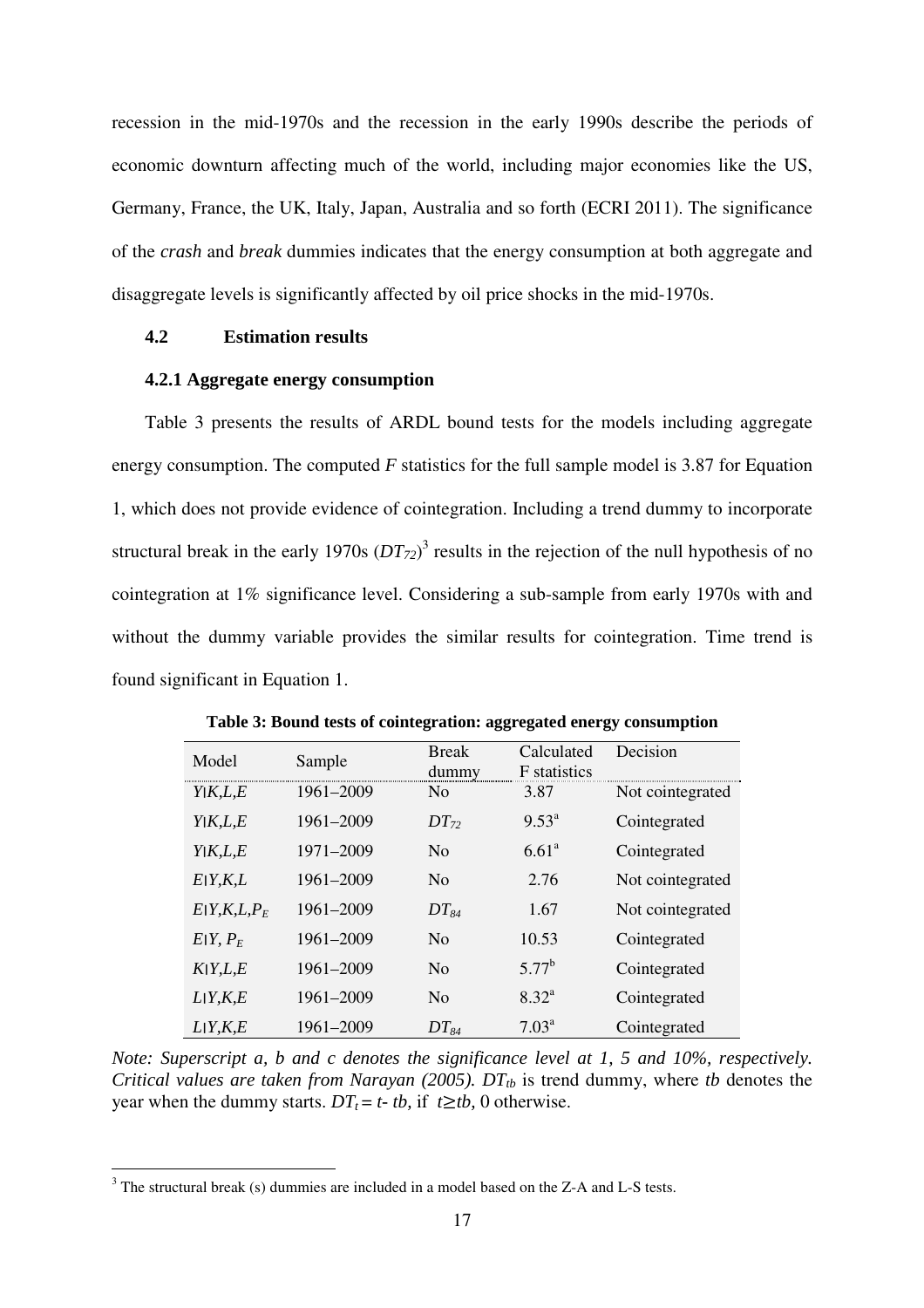In a variant of Equation, where energy is considered as dependent variable and GDP, capital and labour as explanatory variables, the null hypothesis of no cointegration is not rejected (Table 3). Estimating Equation 2 turns to be similar result (Table 3). A sub-sample model for 1975-2009 to reflect post oil crisis scenario does not cointegration either. However, strong evidence of cointegration is found between energy consumption, GDP and energy prices as shown from the estimation results for Equation 3. The results are for only intercept as the time trend was found insignificant, therefore excluded from the model. We also report results for the bound testing where capital and labour are taken as dependent variables in Equation 1. The computed *F* statistics unanimously indicate the existence of a cointegration between energy and these two conventional factors of production. The estimated ARDL models including the aggregate energy consumption are presented in Table 4 and 5.

The first panel in Table 4 presents the estimation results of the production function model for aggregate energy consumption (Equation 1). The full sample (1961-2009) ARDL model does not pass through the heteroscedasticity test. An investigation of the residual properties of the estimated model shows that it crosses two Standard-error bands in 1966 and 1971. This is in line with the results of structural break(s) as shown by the L-S test, which indicates a significant structural break in *Y* series in 1971 (Table 2). Note that the full sample model without incorporating structural break in the early 1970s did not show a cointegration among the variables (Table 3). Estimating the model for 1972-2009 removes the heteroscedasticity problem along with satisfying the serial correlation property. The results are reported in Panel I in Table 4. A trend dummy from 1984 is included in the model to capture the possible structural break in the mid-1980s as indicated by the Z-A test (Table1). The estimation results show significant and expected negative coefficient of the error correction term. The coefficient value of the *ecm* (-1) is -.464, indicating that about 46 percent of the deviations from long-run equilibrium is corrected for in one year time. The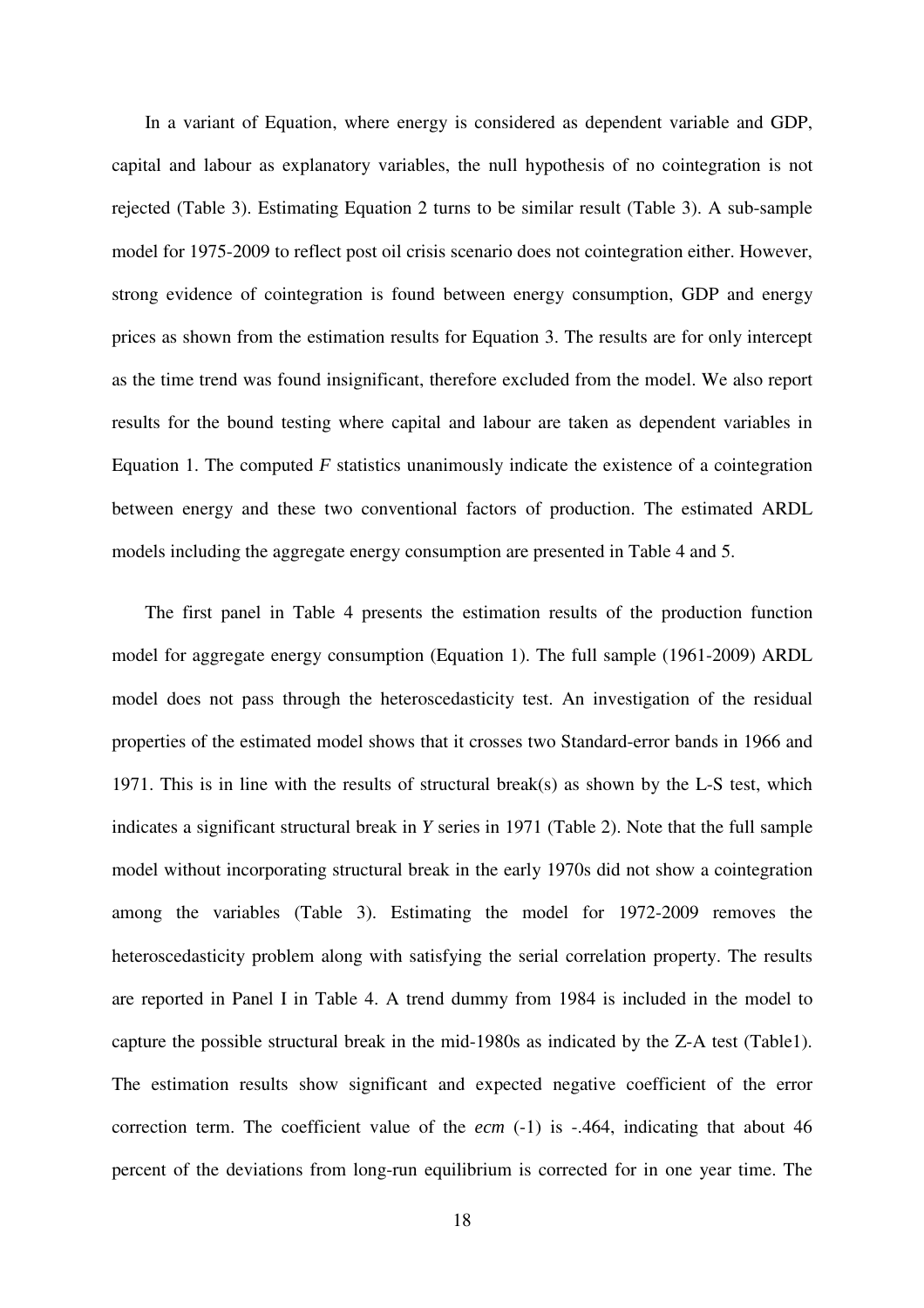estimation results for the long-run coefficients indicate that energy and capital derive longrun output in Australia. Figure 1 shows a reasonable fit of the estimated model with actual GDP growth series.

|                              | Long-run coefficients  |          |               |                  | <b>Short-run : selected coefficients</b> |               |  |  |
|------------------------------|------------------------|----------|---------------|------------------|------------------------------------------|---------------|--|--|
| <b>Particulars</b>           | <b>Regressor Coeff</b> |          | $t$ (p value) | Regressor        | <b>Coeff</b>                             | $t$ (p value) |  |  |
| <b>Panel I</b> : Equation 1  | K                      | .44      | 3.31(.002)    | $\Delta K$       | .87                                      | 6.44(.000)    |  |  |
| Sample: 1972-2009            | L                      | $-.07$   | $-.29(.773)$  | $\Delta L$ (-1)  | $-.03$                                   | $-.29(.775)$  |  |  |
| Dep. variable $Y$            | E                      | .45      | 3.44(.002)    | $\Delta E$       | .21                                      | 4.08(.000)    |  |  |
| SIC-ARDL (1,1,0,0)           | Constant               | 4.42     | 1.68(.103)    | $ecm(-1)$        | $-.46$                                   | $-4.04(.013)$ |  |  |
|                              | D84                    | .01      | 4.52(.000)    |                  |                                          |               |  |  |
| <b>Panel II:</b> Equation 3  | Y                      | .64      | 2.93(.006)    | $\Delta Y$       | .56                                      | 5.16(.000)    |  |  |
| Sample: 1961-2009            | $E_p$                  | $-.58$   | $-.88(.383)$  | $\Delta E_{p}$   | $-.02$                                   | $-2.91(.006)$ |  |  |
| Dep. variable $E$            | Constant               | 6.83     | .68(.498)     | $ecm(-1)$        | $-.04$                                   | $-1.03(.310)$ |  |  |
| AIC-ARDL $(1,1,0)$           |                        |          |               |                  |                                          |               |  |  |
| <b>Panel III:</b> Equation 3 | Y                      | .68      | 16.27(.000)   | $\Delta Y(-1)$   | .27                                      | 1.65(.111)    |  |  |
| Sample: 1975-2009            | $E_p$                  | $-.14$   | $-1.71(.099)$ | $\Delta E_{\,p}$ | $-.03$                                   | $-3.17(.004)$ |  |  |
| Dep. variable $E$            | Constant               | .88      | .68(.504)     | $ecm(-1)$        | $-.19$                                   | $-2.09(.046)$ |  |  |
| AIC-ARDL (2,3,0)             |                        |          |               |                  |                                          |               |  |  |
| <b>Panel IV:</b> Equation 1  | Y                      | .12      | $-.50(.618)$  | $\Delta Y$       | .26                                      | 3.12(.004)    |  |  |
| Sample: 1961-2009            | L                      | 1.49     | 4.87(.000)    | $\Delta L$       | .73                                      | 6.81(.000)    |  |  |
| Dep. variable $K$            | E                      | .44      | 3.99(.000)    | $\Delta E$       | $-.14$                                   | $-1.86(.071)$ |  |  |
| AIC-ARDL (2,1,4,4)           | Constant               | $-13.98$ | $-4.50(.000)$ | $\Delta E(-1)$   | $-.29$                                   | $-3.46(.002)$ |  |  |
|                              | <b>Trend</b>           | $-.008$  | $-2.26(.031)$ | $ecm(-1)$        | $-.21$                                   | $-2.91(.006)$ |  |  |
| <b>Panel V: Equation 1</b>   | Y                      | .20      | 2.21(.035)    | $\Delta Y$       | $-.02$                                   | $-.16(.873)$  |  |  |
| Sample: 1961-2009            | K                      | .53      | 7.53(.000)    | $\Delta K$       | .82                                      | 6.92(.000)    |  |  |
| Dep. variable $L$            | E                      | $-.35$   | $-4.39(.000)$ | $\Delta E(-1)$   | .32                                      | 3.75(.001)    |  |  |
| AIC-ARDL (1,1,4,4)           | Constant               | 8.36     | 11.15(.000)   | $\Delta E(-2)$   | .31                                      | $-3.68(.001)$ |  |  |
|                              | <b>Trend</b>           | .003     | $-1.40(.172)$ | $ecm(-1)$        | $-.64$                                   | $-5.96(.000)$ |  |  |

**Table 4: Estimated ARDL models: aggregate energy consumption** 

Panel II in Table 4 reports the estimated ARDL model for Equation 3 for the period 1961-2009. The model satisfies adequately with the diagnostic properties (results not reported here). The income and price effects show expected positive and negative signs respectively in both short-run and long-run. Estimation for long-run coefficients indicates that income drive long-run energy demand in Australia. In the short-run, both income and price affect the demand for energy. In this model, while the *ecm*(-1) coefficient comes with an expected negative sign, it is found to be insignificant. Estimation of the model for post oil-crisis period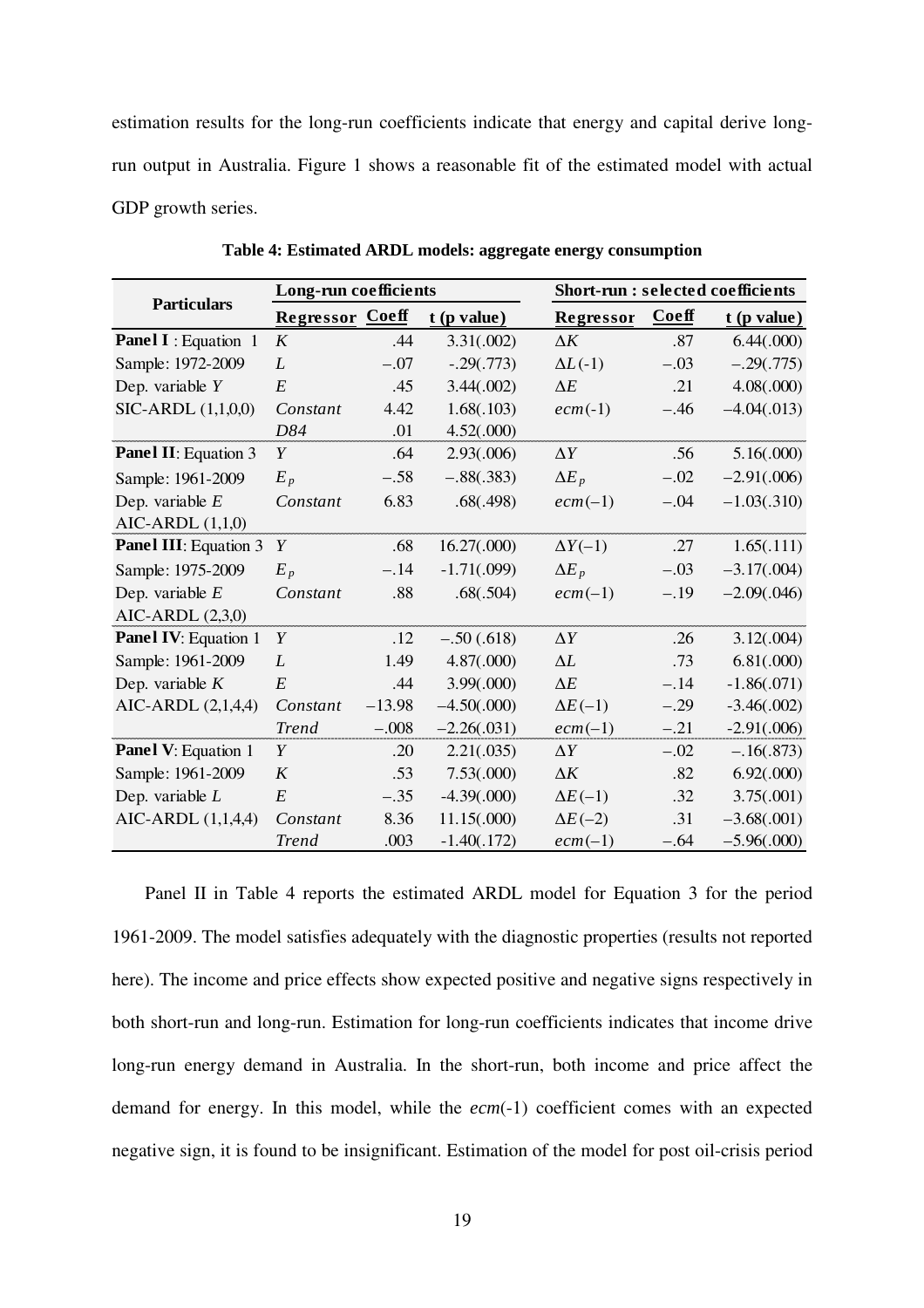(1975-2009) shows expected negative sign and significance of the error correction term (Panel III, Table 4).



**Figure 1: Actual and fitted values of the model: Equation 1** 

We also estimated the ARDL model for *K* and *L* as dependent variables to explore their interaction with energy consumption. The results are reported in Panel IV and V in Table 4. The estimation results indicate that energy drives both capital and labour in both short-run and long-run. Estimation of the long-run models suggests the possible complementarity between energy and capital, and substitutability between energy and labour. The error correction terms are highly significant along with expected negative signs in both cases.

To sum up, the estimation results for the bound testing and subsequent ARDL models with aggregate energy consumption indicate that energy is a key driver of economic growth in both short-run and long-run in Australia. On the other hand, economic growth stimulates energy consumption. In the same vein, the estimation results indicate that energy seems to interact significantly with capital and labour in the production process. Both income and price determine the energy demand in Australia, whereas the estimated short-run elasticities for energy prices are relatively lower than that of long-run elasticities. What follows next is the repetitions of the above analytical steps in the case of disaggregate energy categories.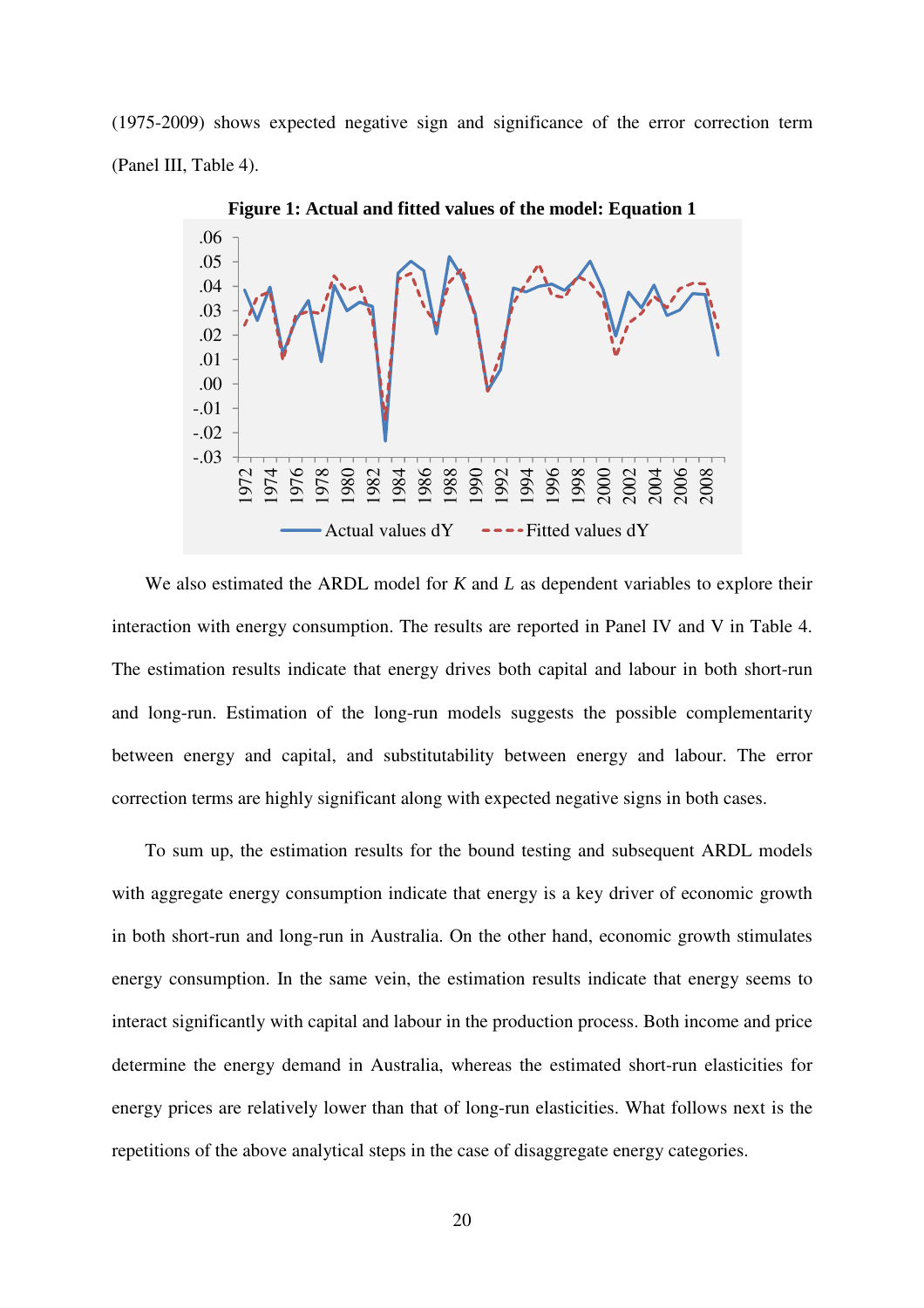## **4.2.2 Disaggregate energy consumption**

 Table 5 reports the results for the bound testing approach of cointegration for the models for various disaggregate levels of energy consumption. Using the production function model (Equation 1) and considering coal as a measure of energy consumption, the null hypothesis of no cointegration among the variables is rejected for the full-sample model including a dummy for structural break in the early 1970s (*DT72*). The result is same for the sub-sample 1971-2009 without incorporating a break dummy. An evidence of cointegration is found when coal is considered as dependent variable using a production function framework. We do not find any cointegration when coal is dependent variable in the energy demand models (results are not reported here).

In the case of the models including oil as a measure of energy consumption, the null hypothesis of no cointegration is rejected in all three models (Equation 1, 2 and 3). The result is same when considering a structural break in GDP in the early 1970s. For the production function model including gas, the null hypothesis of no cointegration is not rejected for the full-sample model (1971-2009; not reported) or for the sub-sample (1978-2009) to account for a structural break in gas demand in the late 1970s. This could be due to a shorter sample for gas based on the availability of data and considerably a lower proportion of gas consumption to total energy consumption as compared to other fuels in Australia. The result for cointegration is, however, different in the case of energy demand model for gas, where the null of no cointegration is rejected for either of the samples (Table 5). Note that the evidence of cointegration is not evident when capital and labour are included in the energy demand model (Equation 2) for coal and gas (not reported here). For electricity, the null of no cointegration is not rejected in the full-sample model without controlling for any structural break. Incorporation of trend dummy from 1972 (*DT72*) rejects the null hypothesis of no cointegration at 1% significance level. An evidence of cointegration is also found in the case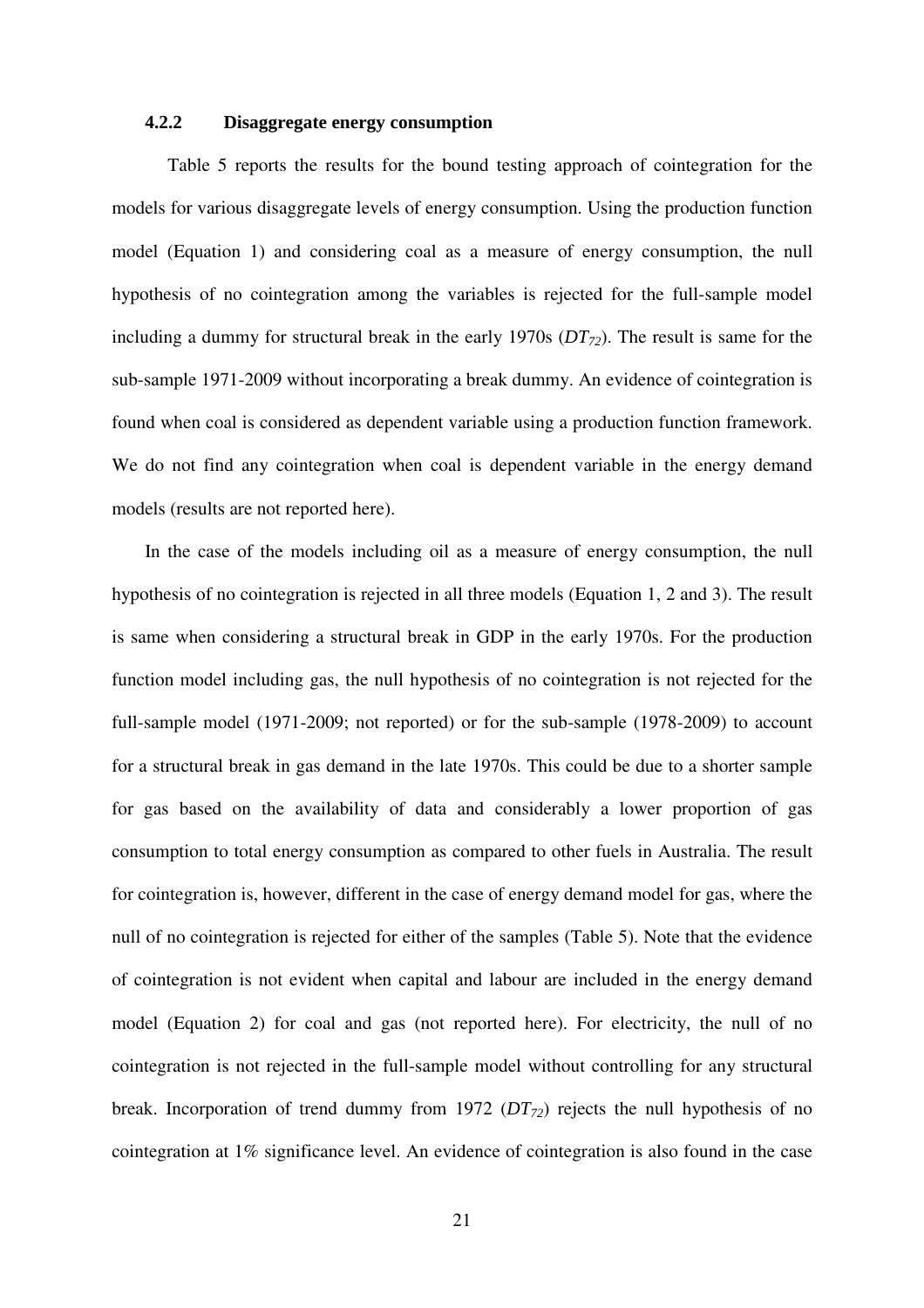of production function model or energy demand models for electricity in the post-oil crisis period (Table 5).

|           | <b>Break</b>   | <b>Calculated F</b> | Decision           |  |
|-----------|----------------|---------------------|--------------------|--|
|           | dummy          | statistics          |                    |  |
| 1961-2009 | $DT_{72}$      | $10.88^{a}$         | Cointegrated       |  |
| 1971-2009 | N <sub>o</sub> | 5.16 <sup>c</sup>   | Cointegrated       |  |
| 1961-2009 | N <sub>o</sub> | 4.34 <sup>c</sup>   | Cointegrated       |  |
| 1961-2009 | $DT_{72}$      | $10.56^{\circ}$     | Cointegrated       |  |
| 1975-2009 | N <sub>o</sub> | 4.74 <sup>c</sup>   | Cointegrated       |  |
| 1961-2009 | $DC_{80}$      | $6.86^{a}$          | Cointegrated       |  |
| 1961-2009 | N <sub>o</sub> | $6.55^{\rm a}$      | Cointegrated       |  |
| 1961-2009 | N <sub>o</sub> | $5.09^{\rm b}$      | Cointegrated       |  |
| 1961-2009 | N <sub>o</sub> | $8.59^{a}$          | Cointegrated       |  |
| 1978-2009 | $DT_{91}$      | 2.78                | Not cointegrated   |  |
| 1978-2009 | N <sub>o</sub> | 3.42                | Not cointegrated   |  |
| 1971-2009 | N <sub>o</sub> | $57.57^{\circ}$     | Cointegrated       |  |
| 1978-2009 | N <sub>o</sub> | $11.74^a$           | Cointegrated       |  |
| 1978-2009 | $DT_{92}$      | 10.98 <sup>a</sup>  | Cointegrated       |  |
| 1961-2009 | N <sub>o</sub> | 1.95                | Not cointegrated   |  |
| 1961-2009 | $DT_{72}$      | $7.34^{a}$          | Cointegrated       |  |
| 1978-2009 | $DC_{91}$      | $5.36^{b}$          | $\Box$ ointegrated |  |
| 1978-2009 | N <sub>o</sub> | $6.34^{a}$          | Cointegrated       |  |
|           | Sample         |                     |                    |  |

**Table 5: Bound tests of cointegration: disaggregate energy consumption** 

*Note: Superscript a, b and c denotes the significance level at 1, 5 and 10%, respectively. Critical values are taken from Narayan (2005).*  $DT_{tb}$  and  $DC_{tb}$  are trend intercept dummies respectively, where *tb* denotes the year when the dummy starts.  $DC_t = 1$ , if  $t \geq tb$ ,0 otherwise;  $DT<sub>t</sub> = t-$ *tb*, if *t* $\ge$ *tb*, 0 otherwise.

The first panel in Table 6 reports the ARDL estimation results for production function model (Equation 1) which includes coal consumption as a measure of energy use. An appropriate model selection criterion here is the SIC as the model selected by the AIC seems to exhibit heteroscedasticity problem in the residual. The sample period of the model is 1972- 2009 as the L-S test indicated a structural break in GDP in 1971. As seen in the table, coal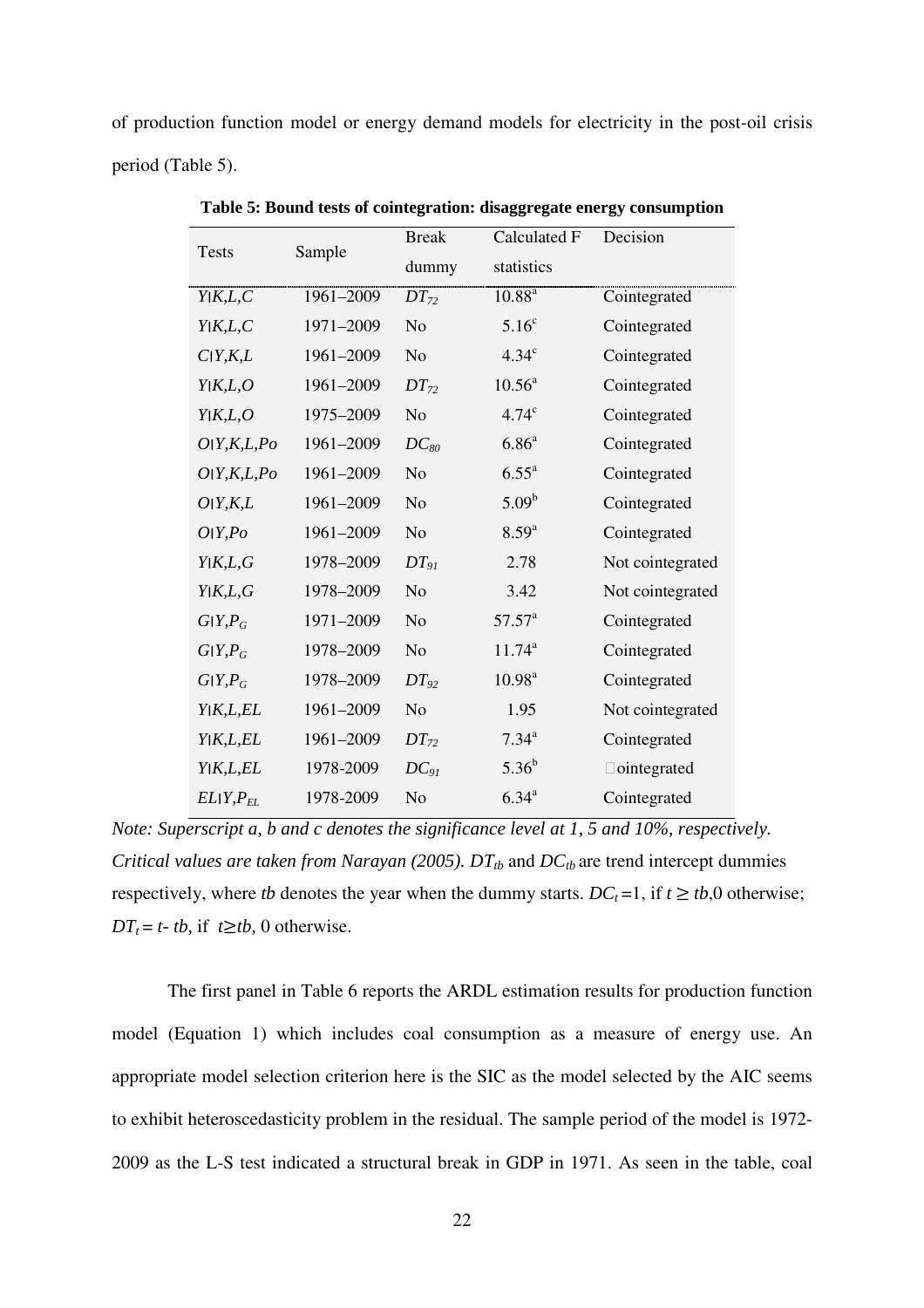seems to play an important role on economic growth in both short-run and long-run. The error correction term shows highly significant and the expected negative sign. The feedback effects from GDP to coal are shown in Panel II in Table 6. The model is for full sample period as no significant structural break in growth in coal consumption is observed in the 1970s. The appropriate model selection criterion here is the AIC, as the serial correlation and heteroscedasticity properties of this criterion are similar to those of the SIC, the model based on the AIC criterion poses lower standard error of regression and residual sum square (not reported). The results indicate that the GDP is a forcing variable to determine coal consumption in both short-run and long-run. The error correction term comes with significant and an expected negative sign.

|                              | Long-run coefficients  |         |               |                  | <b>Short-run : selected coefficients</b> |               |  |  |
|------------------------------|------------------------|---------|---------------|------------------|------------------------------------------|---------------|--|--|
| <b>Particulars</b>           | <b>Regressor Coeff</b> |         | $t$ (p value) | <b>Regressor</b> | Coeff                                    | $t$ (p value) |  |  |
| <b>Panel I</b> : Equation 1  | K                      | $-.50$  | $-3.05(.005)$ | $\Delta K$       | .55                                      | 4.01(.000)    |  |  |
| Sample: 1972-2009            | L                      | .55     | 2.81(.009)    | $\Delta K(-1)$   | .51                                      | 2.66(.012)    |  |  |
| Dep. variable $Y$            | $\mathcal{C}$          | .27     | 2.38(.024)    | $\Delta L$       | .22                                      | 2.32(.027)    |  |  |
| SIC-ARDL (2,2,0,0)           | Constant               | 8.92    | 2.76(.010)    | $\Delta C$       | .10                                      | 2.88(.007)    |  |  |
|                              | <b>Trend</b>           | .03     | 5.53(.000)    | $ecm(-1)$        | $-.39$                                   | $-5.02(.000)$ |  |  |
| <b>Panel II:</b> Equation 1  | Y                      | 2.91    | 2.11(.045)    | $\Delta Y$       | .64                                      | 1.87(.072)    |  |  |
| Sample: 1961-2009            | K                      | $-.76$  | $-1.08(.290)$ | $\Delta Y(-3)$   | .61                                      | 2.13(.042)    |  |  |
| Dep. variable $C$            | L                      | 2.77    | $-1.46(.156)$ | $\Delta K(-3)$   | $-1.92$                                  | $-3.41(.002)$ |  |  |
| AIC-ARDL $(3,4,4,4)$         | Constant               | 23.48   | 1.35(.188)    | $\Delta L$ (-3)  | 1.75                                     | 3.69(.001)    |  |  |
|                              |                        |         |               | $ecm(-1)$        | $-.20$                                   | $-2.21(.035)$ |  |  |
| <b>Panel III:</b> Equation 1 | K                      | $-.217$ | $-1.31(.201)$ | $\Delta K$       | .58                                      | 3.99(.000)    |  |  |
| Sample: 1971-2009            | L                      | .42     | 2.22(.034)    | $\Delta L$       | .20                                      | 1.92(.064)    |  |  |
| Dep. variable $Y$            | $\overline{O}$         | .11     | 1.75(.090)    | $\Delta O$       | .05                                      | 1.55(.131)    |  |  |
| AIC-ARDL (1,2,0,0)           | Constant               | 8.08    | 2.69(.010)    | $ecm(-1)$        | $-.49$                                   | $-4.87(.000)$ |  |  |
|                              | <b>Trend</b>           | .03     | 5.26(.000)    |                  |                                          |               |  |  |
| <b>Panel IV:</b> Equation 3  | Y                      | .56     | 8.47(.000)    | $\Delta Y$       | .63                                      | 3.09(.004)    |  |  |
| Sample: 1961-2009            | $P_{O}$                | $-.39$  | $-3.18(.003)$ | $\Delta Po$      | $-.02$                                   | $-.72(.475)$  |  |  |
| Dep. variable $O$            | Constant               | 4.43    | 3.52(.001)    | $\Delta Po$ (-1) | .06                                      | 2.20(.034)    |  |  |
| $SIC-ARDL(1,1,2)$            |                        |         |               | $ecm(-1)$        | $-.16$                                   | $-4.74(.000)$ |  |  |

**Table 6: Estimated ARDL models for coal and oil** 

Estimation of the ARDL models for oil consumption is presented in panel III and IV in Table 6. Panel III in the table shows the results for the production function model (Equation 1). A time trend is included in the model as it is found significant. Similar to the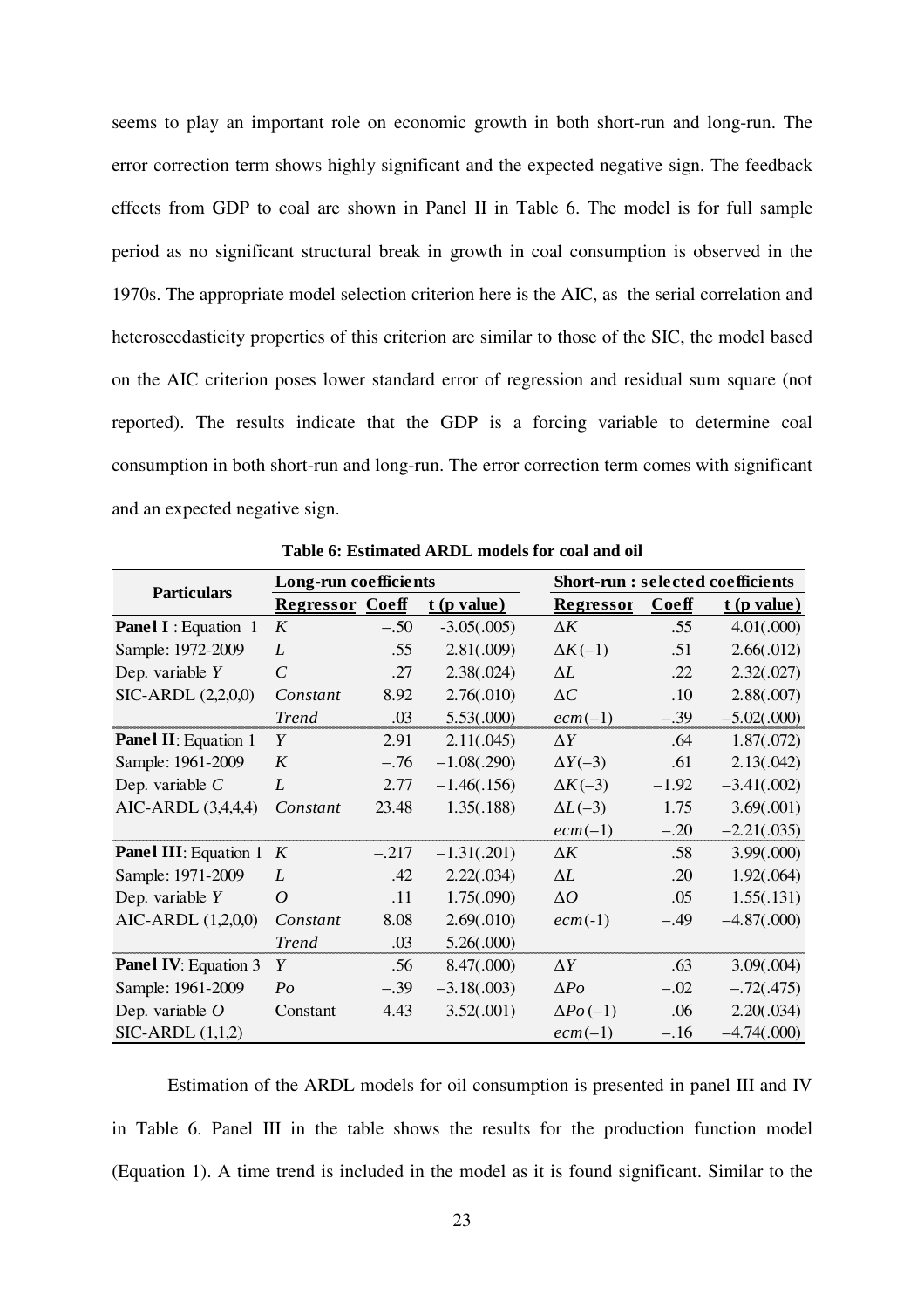case of aggregate energy, estimation of the full sample model exhibits a heteroscedasticity problem. Estimation of the Equation 2 does not eliminate the problem nor does it show an improvement of results. A sub-sample model for Equation 1 is found to remove the problem with heteroscedasticity in residual and provides robust estimation. Panel III in the table indicates the positive role of oil consumption in economic growth in the long-run. No shortrun impact from oil consumption to economic growth is observed in this estimation. The error correction term comes with the expected negative sign and is found to be significant at 1% level. Estimation results for the oil demand equation is presented in Panel IV, Table 6. Both income and price effects are found to be significant in deriving oil demand in the longrun, while income effects play a major role in deriving oil demand in the short-run. Both the AIC and SIC criteria suggest same lag length for the model estimation.

Panel I in Table 7 presents the estimated ARDL gas demand model. The error correction term shows expected negative sign with significance at 1% level. Both price and income effects derive the demand for gas in long- and short-run. Unlike other energy categories, the long-run price elasticity of demand for gas is more than unity reflecting an elastic demand.

| <b>Particulars</b>           | Long-run coefficients  |         |               | <b>Short-run : selected coefficients</b> |        |               |  |
|------------------------------|------------------------|---------|---------------|------------------------------------------|--------|---------------|--|
|                              | <b>Regressor Coeff</b> |         | $t$ (p value) | Regressor                                | Coeff  | $t$ (p value) |  |
| <b>Panel I</b> : Equation 3  | Y                      | .78     | 4.72(.000)    | $\Delta Y$                               | .72    | 2.74(.011)    |  |
| Sample: 1971-2009            | $P_{\mathcal{S}}$      | $-1.34$ | $-2.47(.021)$ | $\Delta Y(-1)$                           | .53    | 1.73(.095)    |  |
| Dep. variable $G$            | Constant               | 7.17    | 1.23(.231)    | $\Delta Y(-3)$                           | $-.55$ | $-2.08(.047)$ |  |
| AIC-ARDL $(4,4,0)$           |                        |         |               | $\Delta Pg$                              | $-.17$ | $-4.35(.000)$ |  |
|                              |                        |         |               | $ecm(-1)$                                | $-.13$ | $-3.68(.001)$ |  |
| <b>Panel II:</b> Equation 1  | K                      | $-.55$  | $-1.57(.126)$ | $\Delta K$                               | .85    | 3.93(.000)    |  |
| Sample: 1961-2009            | L                      | 1.30    | 3.46(.002)    | $\Delta L$ (-3)                          | $-.65$ | $-3.21(.003)$ |  |
| Dep. variable $Y$            | EL                     | .53     | 2.48(.019)    | $\Delta EL$                              | .48    | 3.78(.001)    |  |
| AIC-ARDL $(1,4,4,1)$         | Constant               | $-3.10$ | $-.80(.433)$  | $ecm(-1)$                                | $-.30$ | $-3.25(.003)$ |  |
|                              | <i>Trend</i>           | .01     | 2.37(.024)    |                                          |        |               |  |
| <b>Panel III:</b> Equation 3 | Y                      | .92     | 6.95(.000)    | $\Delta Y$                               | .67    | 5.79(.000)    |  |
| Sample: 1978-2009            | $P_{EL}$               | .05     | 1.22(.235)    | $\Delta P_{EL}$                          | $-.02$ | $-1.76(.090)$ |  |
| Dep. variable EL             | Constant               | $-6.16$ | $-3.16(.004)$ | $ecm(-1)$                                | $-.13$ | $-2.68(.012)$ |  |
| $SIC-ARDL(1,1,1)$            |                        |         |               |                                          |        |               |  |

**Table 7: Estimated ARDL model for gas and electricity**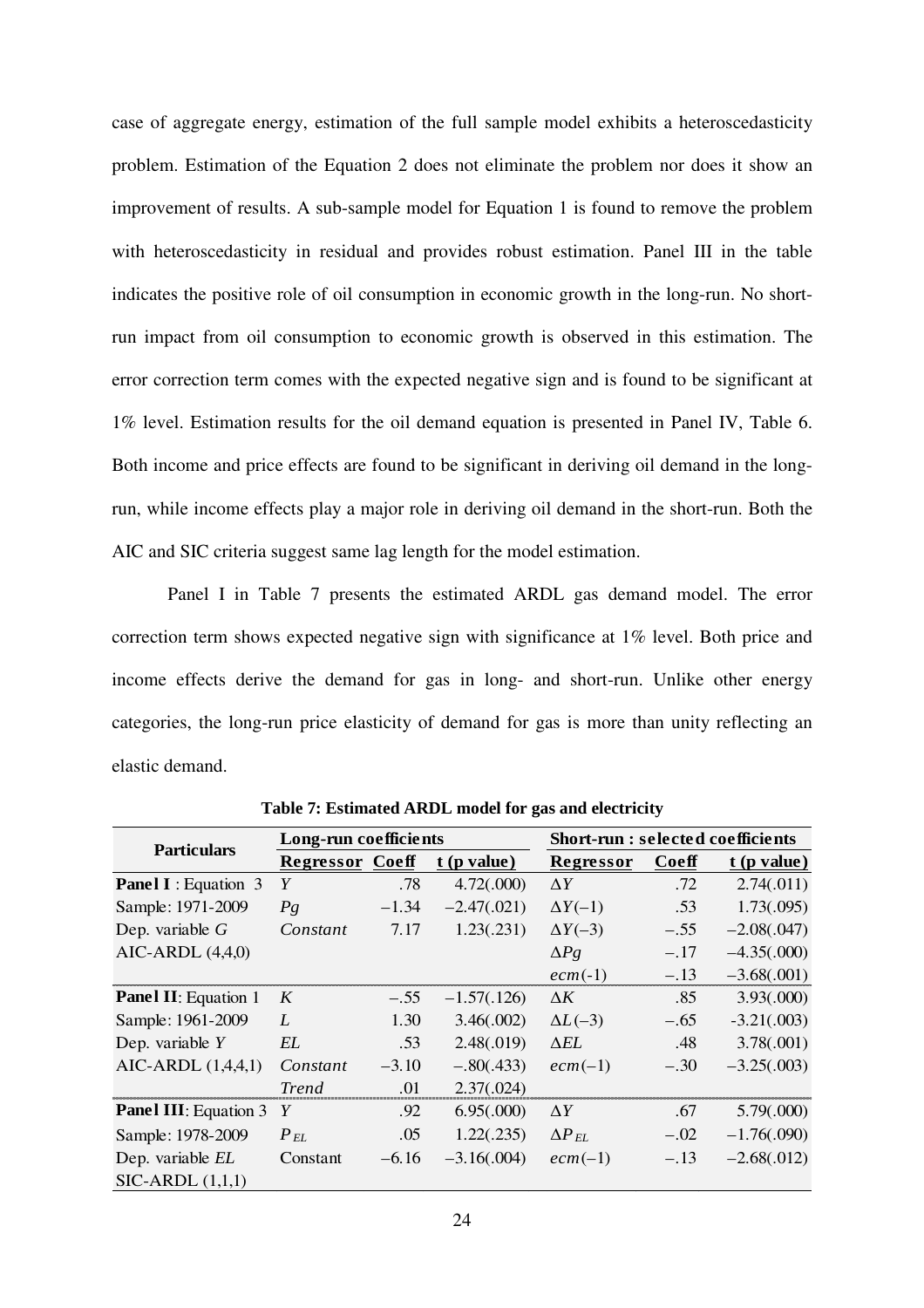The ARDL estimation results for the models for electricity consumption are presented in panel II and III in Table 7. Panel II shows the estimation of Equation 1 by including electricity as a measure of energy consumption. An appropriate lag selection criterion is the AIC as the estimated model based on the SIC criterion exhibits heteroscedasticity problem in residual. As seen in the Panel II, Table 7, electricity drives economic growth in Australia in both-run and long-run. The error correction term is found significant at 1% level along with the expected negative sign. The estimation results of the demand side model are presented in Panel III in Table 7. The error correction term for the full sample model (1961-2009) shows insignificant coefficient despite having expected negative sign (results not reported here). As both Z-A and L-S tests indicate structural break in electricity consumption in the mid-1970s, a sub-sample model is estimated for the period 1978-2009. The error correction term now becomes significant along with the expected negative sign. The estimated results indicate that the GDP drives electricity consumption in Australia in both short-run and long-run.

## **5. Conclusion and policy implications**

This paper investigates the long-run relationship and short-run dynamics between energy consumption and GDP in Australia using the bound testing and the ARDL approach. For the first time in the literature, we employ both production side and demand side models and a unified model comprising both production and demand side variables for a single set of data. In addition, unit root hypothesis was tested by applying recent advances in techniques as proposed by Z-A (1992) and L-S (2003) accounting for the possibilities of one or more structural break(s) in time series determined endogenously. We also make use of the unit energy prices data as opposed to the CPI used as a proxy of energy prices in the literature. The relationship was investigated at aggregate as well as at major energy categories such as coal, oil, gas and electricity.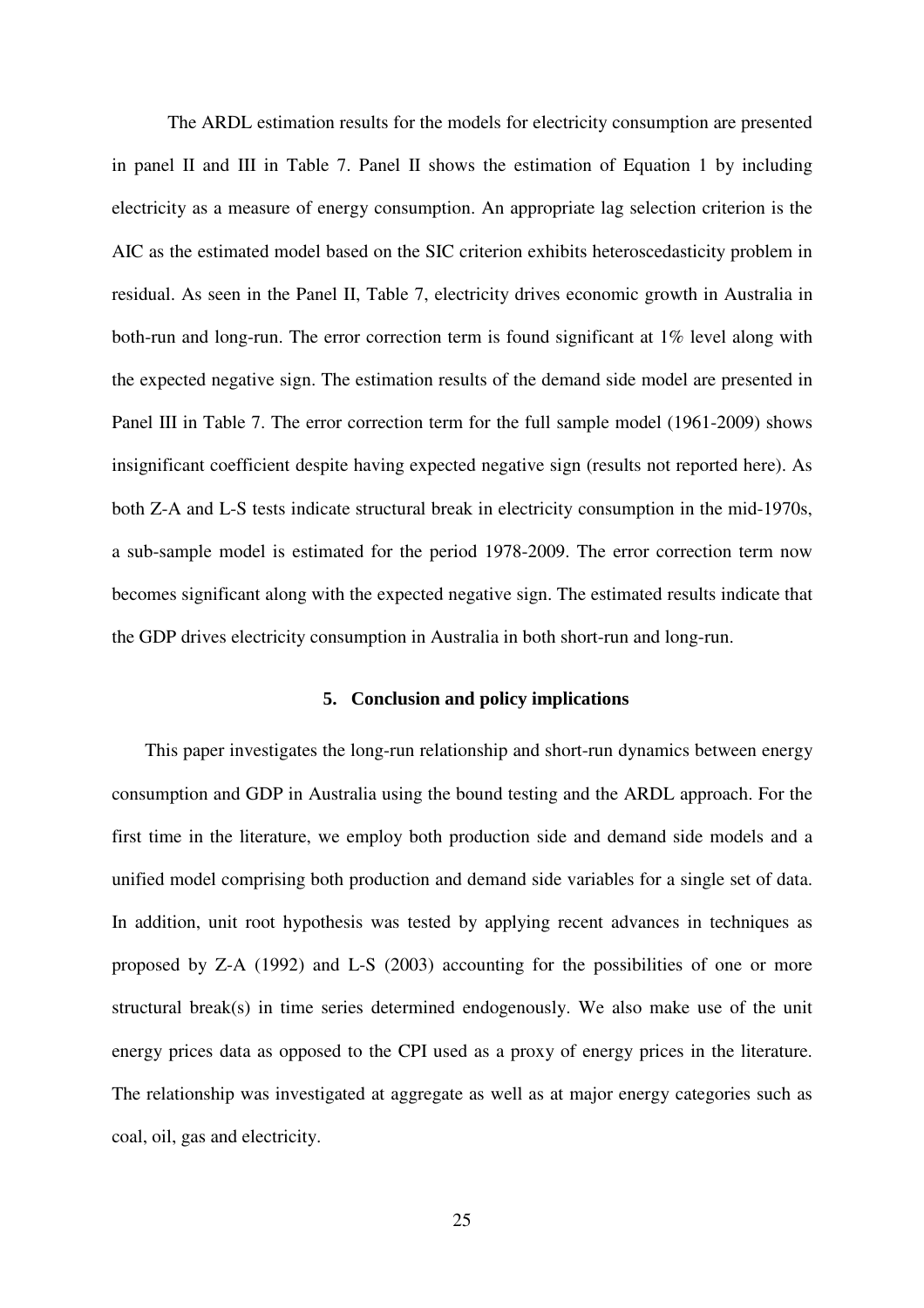The empirical evidence presented herein indicates the data on GDP, energy consumption and other variables in the model experienced structural break(s) over the last five decades caused by both internal and external economic shocks. Accordingly, the results on the cointegration relationship could be affected by these break(s) in data. It is, therefore, crucial to incorporate the information on structural break(s) in the subsequent modelling and inferences. Moreover, neither the production side nor the demand side framework alone is sufficient to draw a fruitful conclusion. When alternative model specifications and sample periods based on the evidences of structural break(s) are explored, strong evidence of cointegration is found between GDP and energy consumption in Australia at both aggregate and disaggregate levels. The empirical results also indicate the existence of bidirectional link between GDP and aggregate energy, and between GDP and major energy categories in Australia. The evidence of a bidirectional relationship between energy and GDP indicates that any external shock to one of these will readily be transmitted to the other and that the process will continue through the feedback effects. Direct measures in reducing energy consumption would therefore negatively impact the economic growth and energy consumption *per se*, however, alternative options such as improvement of energy efficiency and technological changes would be beneficial to economic growth and environmental outcomes.

Our empirical evidence indicates that the cointegration results between energy, GDP and other relevant variables are more robust when controlling for a structural break in the early 1970s. Note that the Australian economy experienced an economic downturn in the early 1970s, which could be a possible reason for the differences in results. The cointegration between energy and output found in the present study is consistent with the findings of Fatai *et al.* (2004) and Narayan and Smyth (2005a). The estimated results indicate that the aggregate energy use drives GDP, capital and labour in both long- and short-run. With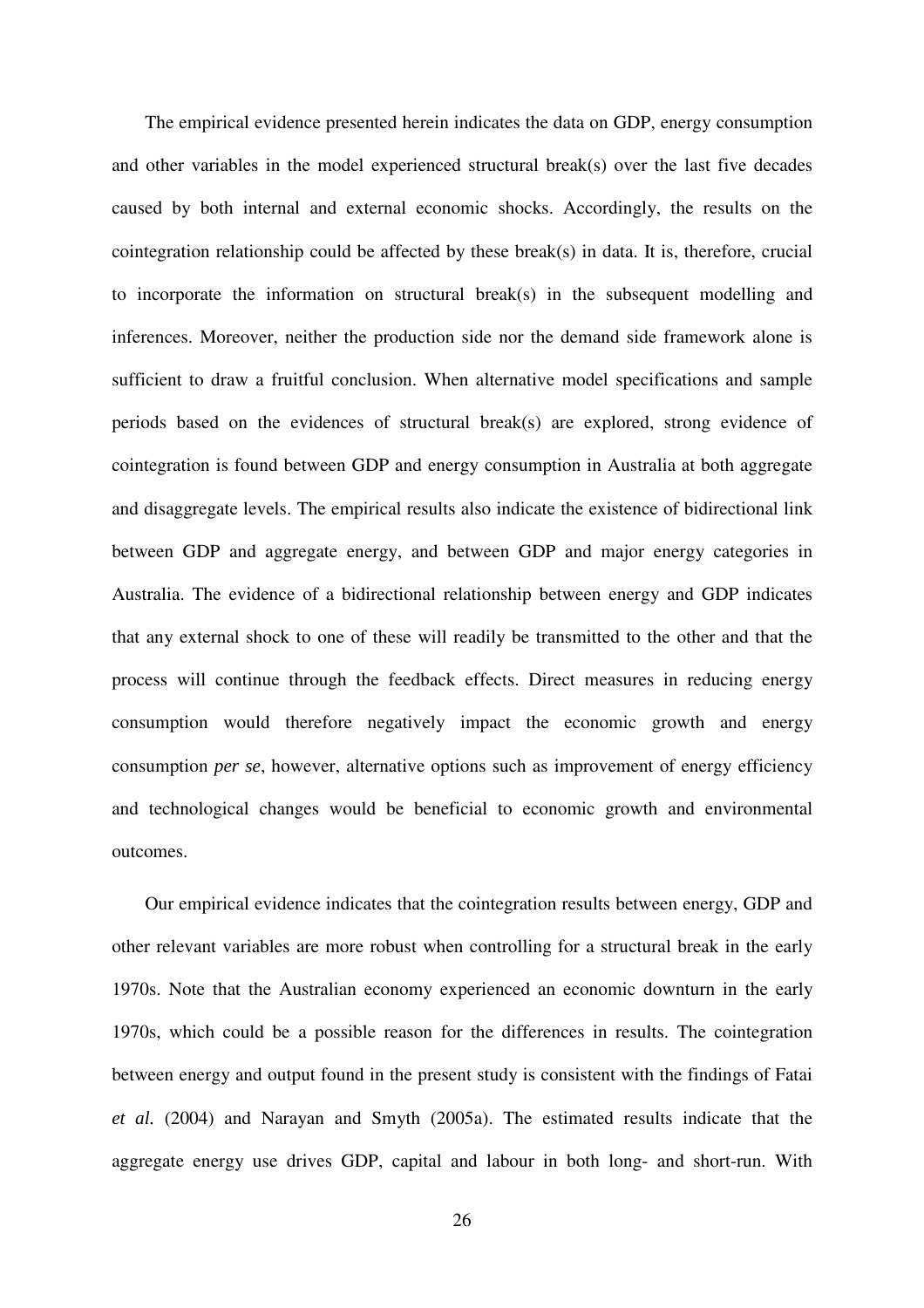respect to the energy demand models, our empirical evidences reinforce the dominant role of GDP in the long-run energy demand in Australia.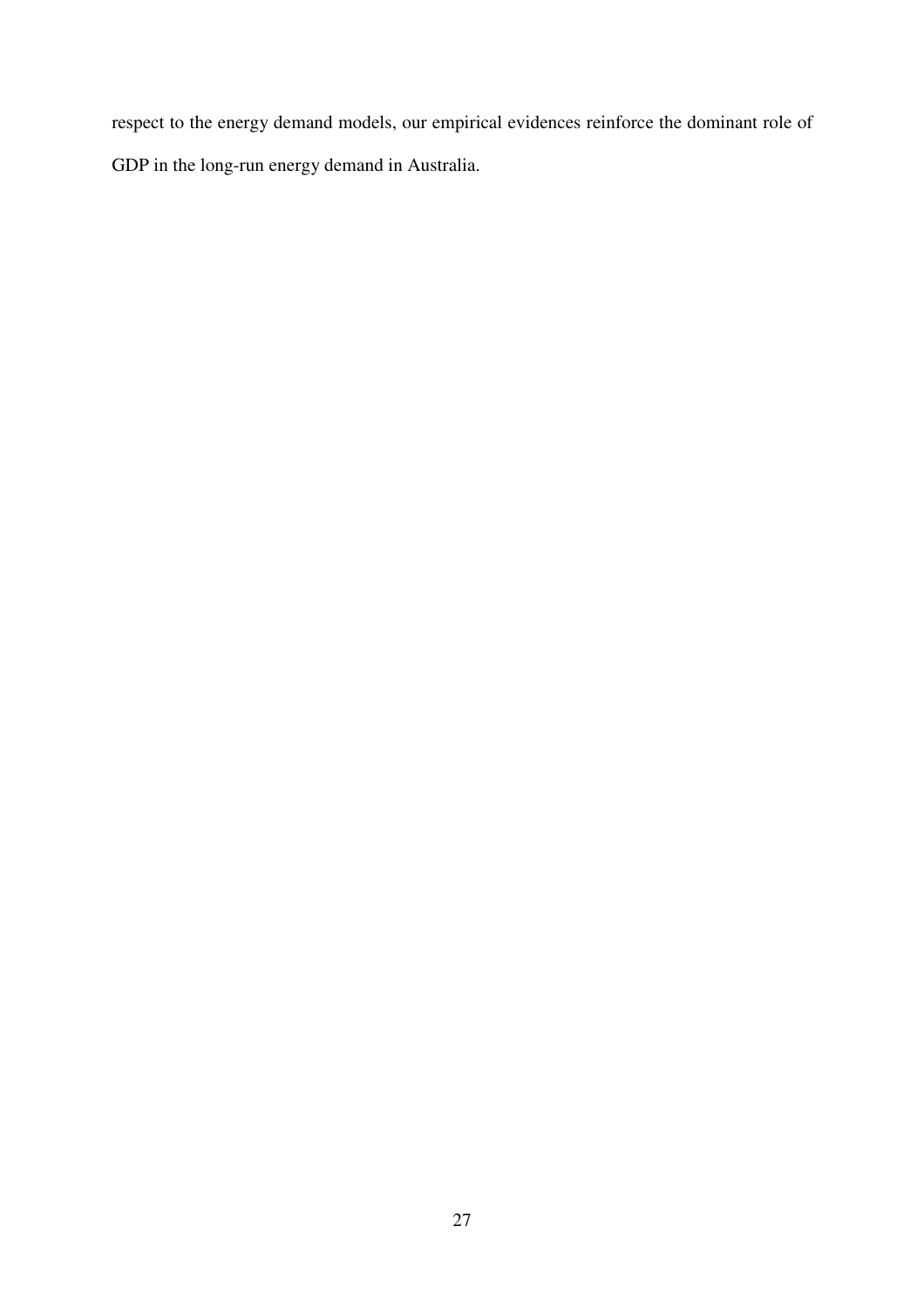# References

ABARE 2009. Australian energy statistics, Energy update 2009, various tables, Australian Bureau of Agricultural and Resource Economics, Australian Government, Canberra.

ABARES 2010. Energy in Australia, Australian Bureau of Agricultural and Resource Economics and Sciences, Australian Government Canberra.

ABARES 2011. Australian Commodity Statistics, Australian Bureau of Agricultural and Resource Economics and Sciences, Australian Government Canberra.

Akarca, AT & Long, T 1980. Relationship between energy and GNP: a reexamination. The Journal of Energy Development, vol. 5, no. 2, pp.326-31.

Akmal, M & Stern, DI, 2001, 'Residential energy demand in Australia: an application of dynamic OLS', *Working papers in ecological economics, No. 0104,* Centre for Resource and Environmental Studies, ANU.

Altinay, G & Karagol, E 2004. Structural break, unit root, and the causality between energy consumption and GDP in Turkey. Energy Economics, vol. 26, no. 6, pp.985-94.

Asafu-Adjaye, J 2000. The relationship between energy consumption, energy prices and economic growth: time series evidence from Asian developing countries. Energy Economics, vol. 22, no. 6, pp.615-25.

Berndt, E 1978. Aggregate energy, efficiency and productivity measurement Energy, vol. 3.

Bowden, N & Payne, JE 2009. The causal relationship between US energy consumption and real output: A disaggregated analysis. Journal of Policy Modeling, vol. 31, no. 2, pp.180-8.

Bowden, N & Payne, JE 2010. Sectoral analysis of the causal relationship between renewable and non-renewable energy consumption and real output in the US. Energy Sources, Part B: Economics, Planning, and Policy, vol. 5, no. 4, pp.400-8.

Chiou-Wei, S, Chen, C & Zhu, Z 2008. Economic growth and energy consumption revisited—Evidence from linear and nonlinear Granger causality. Energy Economics, vol. 30, no. 6, pp.3063-76.

Cleveland, CJ, Kaufmann, RK & Stern, DI 2000. Aggregation and the role of energy in the economy. Ecological Economics, vol. 32, no. 2, pp.301-17.

Climent, F & Pardo, A 2007. Decoupling factors on the energy-output linkage: The Spanish case. Energy Policy, vol. 35, no. 1, pp.522-8.

Dickey, D & Fuller, W 1979. Distribution of the estimators for autoregressive time series with a unit root. Journal of the American Statistical Association, vol. 74, no. 366, pp.427-31.

Dickey, D & Fuller, W 1981. Likelihood ratio statistics for autoregressive time series with a unit root. Econometrica: Journal of the Econometric Society, vol. 49, no. 4, pp.1057-72.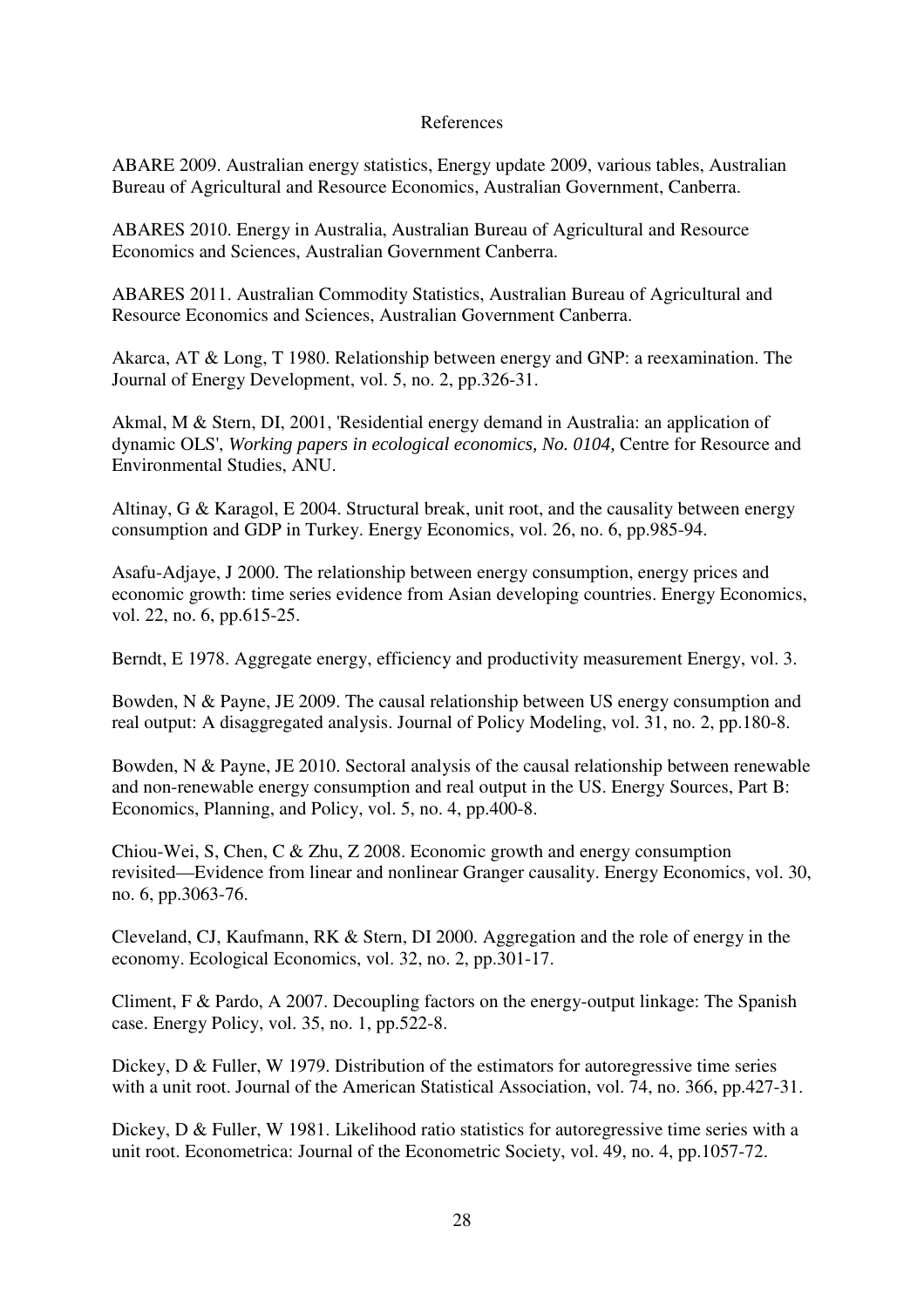ECRI 2011. Business Cycle Peak and Trough Dates, Economic Cycle Research Institute (ECRI), New York, London.

Enders, W 2004. Applied econometric time series. 2nd edn, John Wiley & Sons (ASIA) Pte Ltd.

Esso, LJ 2010. Threshold cointegration and causality relationship between energy use and growth in seven African countries. Energy Economics, vol. 32, no. 6, pp.1383-91.

Fatai, K, Oxley, L & Scrimgeour, FG 2004. Modelling the causal relationship between energy consumption and GDP in New Zealand, Australia, India, Indonesia, The Philippines and Thailand. Mathematics and Computers in Simulation, vol. 64, no. 3-4, pp.431-45.

Fosu, O-AE & Magnus, FJ 2006. Bounds Testing Approach to Cointegration:An Examination of Foreign Direct Investment Trade and Growth Relationships. American Journal of Applied Sciences vol. 3 no. 11, pp.2079-85.

Ghali, K & El-Sakka, M 2004. Energy use and output growth in Canada: a multivariate cointegration analysis. Energy Economics, vol. 26, no. 2, pp.225-38.

Gregory, AW & Hansen, BE 1996a. Tests for Cointegration in Models with Regime and Trend Shifts. Oxford Bulletin of Economics and statistics, vol. 58, no. 3, pp.555-60.

Gregory, AW & Hansen, BE 1996b. Residual-based tests for cointegration in models with regime shifts. Journal of Econometrics, vol. 70, no. 1, pp.99-126.

Hansen, BE & Seo, B 2002. Testing for two-regime threshold cointegration in vector errorcorrection models. Journal of Econometrics, vol. 110, no. 2, pp.293-318.

Hsiao, C 1981. Autoregressive modelling and money-income causality detection. Journal of Monetary Economics, vol. 7, no. 1, pp.85-106.

Hu, JL & Lin, CH 2008. Disaggregated energy consumption and GDP in Taiwan: a threshold co-integration analysis. Energy Economics, vol. 30, no. 5, pp.2342-58.

Jin, JC, Choi, J & Yu, E 2009. Energy prices, energy conservation, and economic growth: Evidence from the postwar United States. International Review of Economics & Finance, vol. 18, no. 4, pp.691-9.

Johansen, S 1991. Estimation and hypothesis testing of cointegration vectors in Gaussian vector autoregressive models. Econometrica: Journal of the Econometric Society, pp.1551- 80.

Johansen, S 1995. Likelihood-based inference in cointegrated vector autoregressive models. Oxford University Press.

Karanfil, F 2009. How many times again will we examine the energy-income nexus using a limited range of traditional econometric tools? Energy Policy, vol. 37, no. 4, pp.1191-4.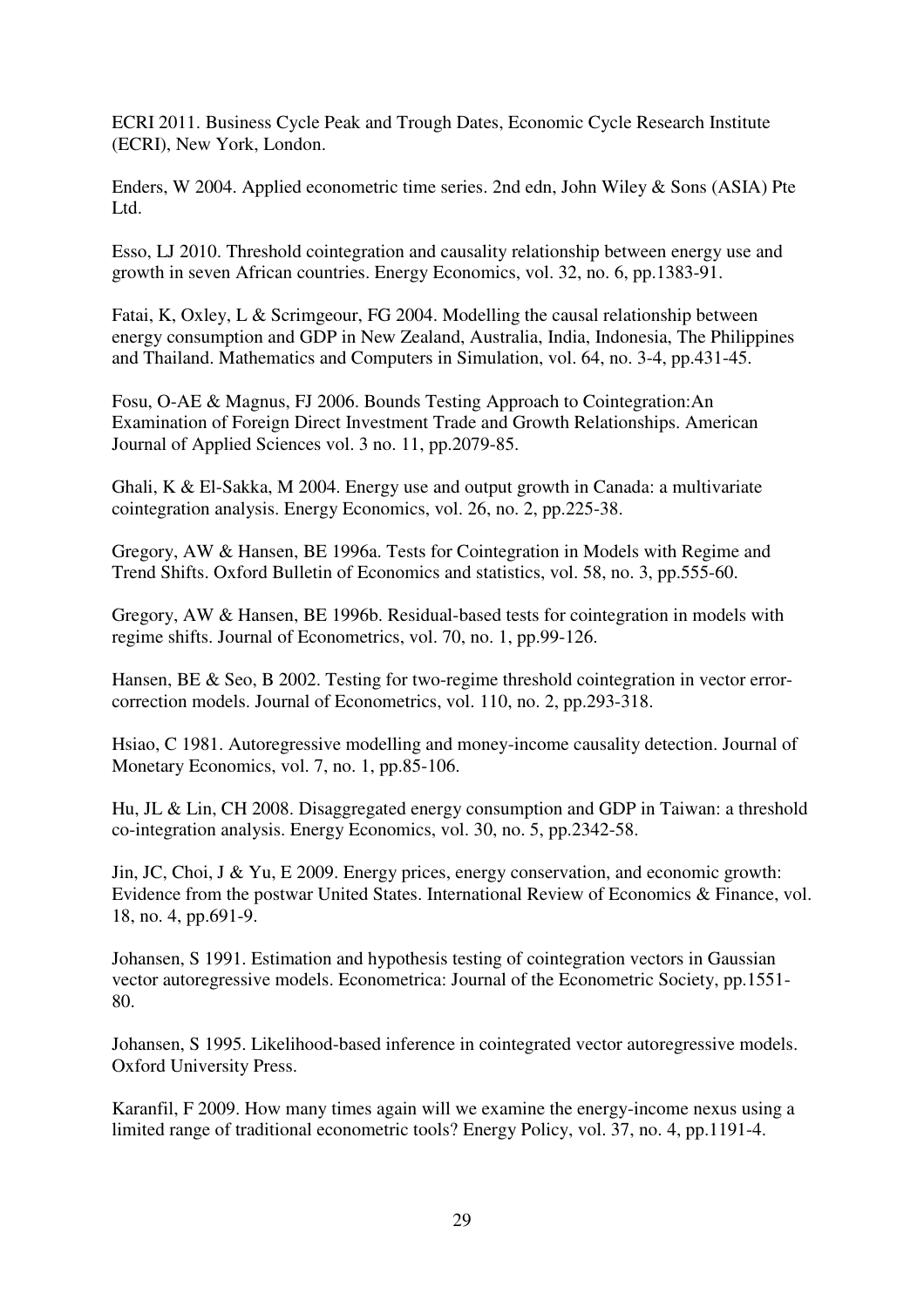Kraft, J & Kraft, A 1978. On the relationship between energy and GNP. Journal of Energy and Development, vol. 3, no. 2, pp.401-3.

Kwiatkowski, D, Phillips, PCB, Schmidt, P & Shin, Y 1992. Testing the null hypothesis of stationarity against the alternative of a unit root. Journal of Econometrics, vol. 54, pp.159-78.

Lee, C & Chang, C 2005. Structural breaks, energy consumption, and economic growth revisited: Evidence from Taiwan. Energy Economics, vol. 27, no. 6, pp.857-72.

Lee, J & Strazicich, M 2003. Minimum Lagrange multiplier unit root test with two structural breaks. Review of Economics and Statistics, vol. 85, no. 4, pp.1082-9.

Levent, K 2007. Testing causal relationships between energy consumption, real income and prices: evidence from Turkey. MPRA Paper.

Lütkepohl, H 1993. Introduction to multiple time series analysis. Springer-Verlag.

Maddala, G & Kim, I 1998. Unit roots, cointegration, and structural change. Cambridge University Press.

Mahadevan, R & Asafu-Adjaye, J 2007. Energy consumption, economic growth and prices: A reassessment using panel VECM for developed and developing countries. Energy Policy, vol. 35, no. 4, pp.2481-90.

Masih, AMM & Masih, R 1998. A multivariate cointegrated modelling approach in testing temporal causality between energy consumption, real income and prices with an application to two Asian LDCs. Applied Economics, vol. 30, no. 10, pp.1287-98.

Maslyuk, S & Smyth, R 2008. Unit root properties of crude oil spot and futures prices. Energy Policy, vol. 36, no. 7, pp.2591-600.

Narayan, P 2005. The saving and investment nexus for China: evidence from cointegration tests. Applied Economics, vol. 37, no. 17, pp.1979-90.

Narayan, P & Smyth, R 2005a. Electricity consumption, employment and real income in Australia evidence from multivariate Granger causality tests. Energy Policy, vol. 33, no. 9, pp.1109-16.

Narayan, P & Smyth, R 2005b. Structural breaks and unit roots in Australian macroeconomic time series. Pacific Economic Review, vol. 10, no. 4, pp.421-37.

Narayan, P & Smyth, R 2005c. The residential demand for electricity in Australia: an application of the bounds testing approach to cointegration. Energy Policy, vol. 33, no. 4, pp.467-74.

Narayan, P, Narayan, S & Popp, S 2010. Energy consumption at the state level: The unit root null hypothesis from Australia. Applied Energy, vol. 87, no. 6, pp.1953-62.

Narayan, S & Narayan, P 2005. An empirical analysis of Fiji's import demand function. Journal of Economic Studies, vol. 32, pp.158-68.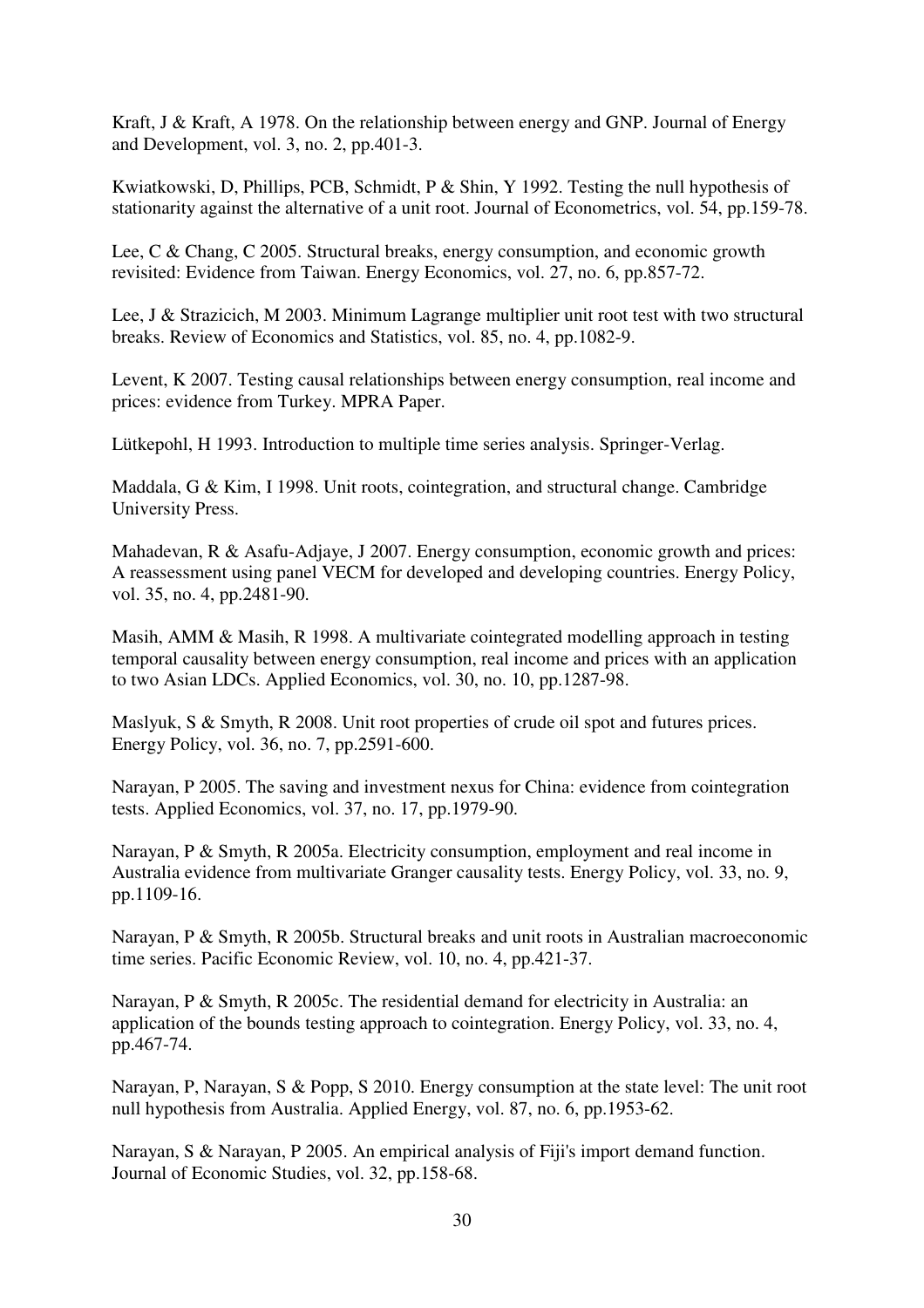Nelson, CR & Plosser, CR 1982. Trends and random walks in macroeconmic time series : Some evidence and implications. Journal of Monetary Economics, vol. 10, no. 2, pp.139-62.

Oh, W & Lee, K 2004. Energy consumption and economic growth in Korea: testing the causality relation. Journal of Policy Modeling, vol. 26, no. 8-9, pp.973-81.

Ozturk, I 2010. A literature survey on energy-growth nexus. Energy Policy, vol. 38, no. 1, pp.340-9.

Payne, JE 2009. On the dynamics of energy consumption and output in the US. Applied Energy, vol. 86, no. 4, pp.575-7.

Payne, JE 2010a. Survey of the international evidence on the causal relationship between energy consumption and growth. Journal of Economic Studies, vol. 37, no. 1, pp.53-95.

Payne, JE 2010b. A survey of the electricity consumption-growth literature. Applied Energy, vol. 87, no. 3, pp.723-31.

Payne, JE 2010c. On biomass energy consumption and real output in the US. Energy Sources, Part B: Economics, Planning, and Policy, vol. 6, no. 1, pp.47-52.

Payne, JE 2011. US disaggregate fossil fuel consumption and real GDP: an empirical note. Energy Sources, Part B: Economics, Planning, and Policy, vol. 6, no. 1, pp.63-8.

Payne, JE & Taylor, JP 2010. Nuclear energy consumption and economic growth in the US: an empirical note. Energy Sources, Part B: Economics, Planning, and Policy, vol. 5, no. 3, pp.301-7.

Perron, P 1989. The great crash, the oil price shock, and the unit root hypothesis. Econometrica: Journal of the Econometric Society, vol. 57, no. 6, pp.1361-401.

Perron, P 1997. Further evidence on breaking trend functions in macroeconomic variables. Journal of Econometrics, vol. 80, no. 2, pp.355-85.

Pesaran, H & Shin, Y 1999, 'An autoregressive distributed-lag modelling approach to cointegration analysis', in S Strøm (ed.), *Econometrics and Economic Theory in the 20th Century*, Cambridge University Press, Chapter 11., pp. 371-413.

Pesaran, M, Shin, Y & Smith, R 2001. Bounds testing approaches to the analysis of level relationships. Journal of Applied Econometrics, vol. 16, no. 3, pp.289-326.

Pesaran, MH & Pesaran, B 1997. Working with Microfit 4.0: Interactive econometric analysis. Oxford University Press.

Phillips, P & Perron, P 1988. Testing for a unit root in time series regression. Biometrika, vol. 75, no. 2, p.335.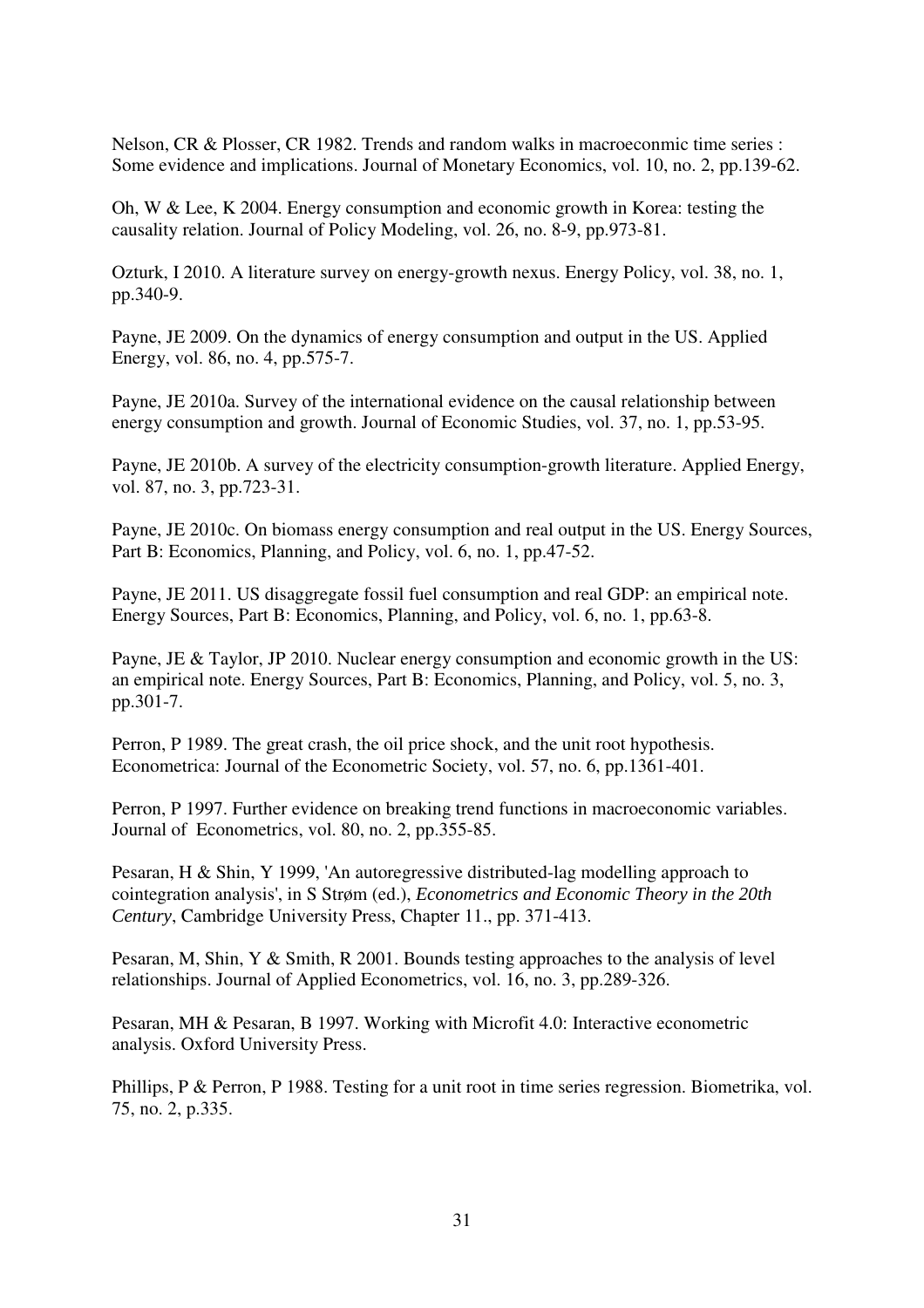Sari, R, Ewing, B & Soytas, U 2008. The relationship between disaggregate energy consumption and industrial production in the United States: An ARDL approach. Energy Economics, vol. 30, no. 5, pp.2302-13.

Soytas, U & Sari, R 2007. The relationship between energy and production: evidence from Turkish manufacturing industry. Energy Economics, vol. 29, no. 6, pp.1151-65.

Squalli, J 2007. Electricity consumption and economic growth: Bounds and causality analyses of OPEC members. Energy Economics, vol. 29, no. 6, pp.1192-205.

Stern, DI 1993. Energy and economic growth in the USA : A multivariate approach. Energy Economics, vol. 15, no. 2, pp.137-50.

Stern, DI 2000. A multivariate cointegration analysis of the role of energy in the US macroeconomy. Energy Economics, vol. 22, pp.267-83.

Stern, DI 2011. The role of energy in economic growth. Annals of the New York Academy of Sciences, vol. 1219, no. 1, pp.26-51.

Toda, HY & Yamamoto, T 1995. Statistical inference in vector autoregressions with possibly integrated processes. Journal of Econometrics, vol. 66, no. 1-2, pp.225-50.

Warr, BS & Ayres, RU 2010. Evidence of causality between the quantity and quality of energy consumption and economic growth. Energy, vol. 35, no. 4, pp.1688-93.

Yuan, J, Kang, J, Zhao, C & Hu, Z 2008. Energy consumption and economic growth: Evidence from China at both aggregated and disaggregated levels. Energy Economics, vol. 30, no. 6, pp.3077-94.

Zivot, E & Andrews, D 1992. Further evidence on the great crash, the oil-price shock, and the unit-root hypothesis. Journal of Business and Economic Statistics, vol. 10, no. 3, pp.251-70.